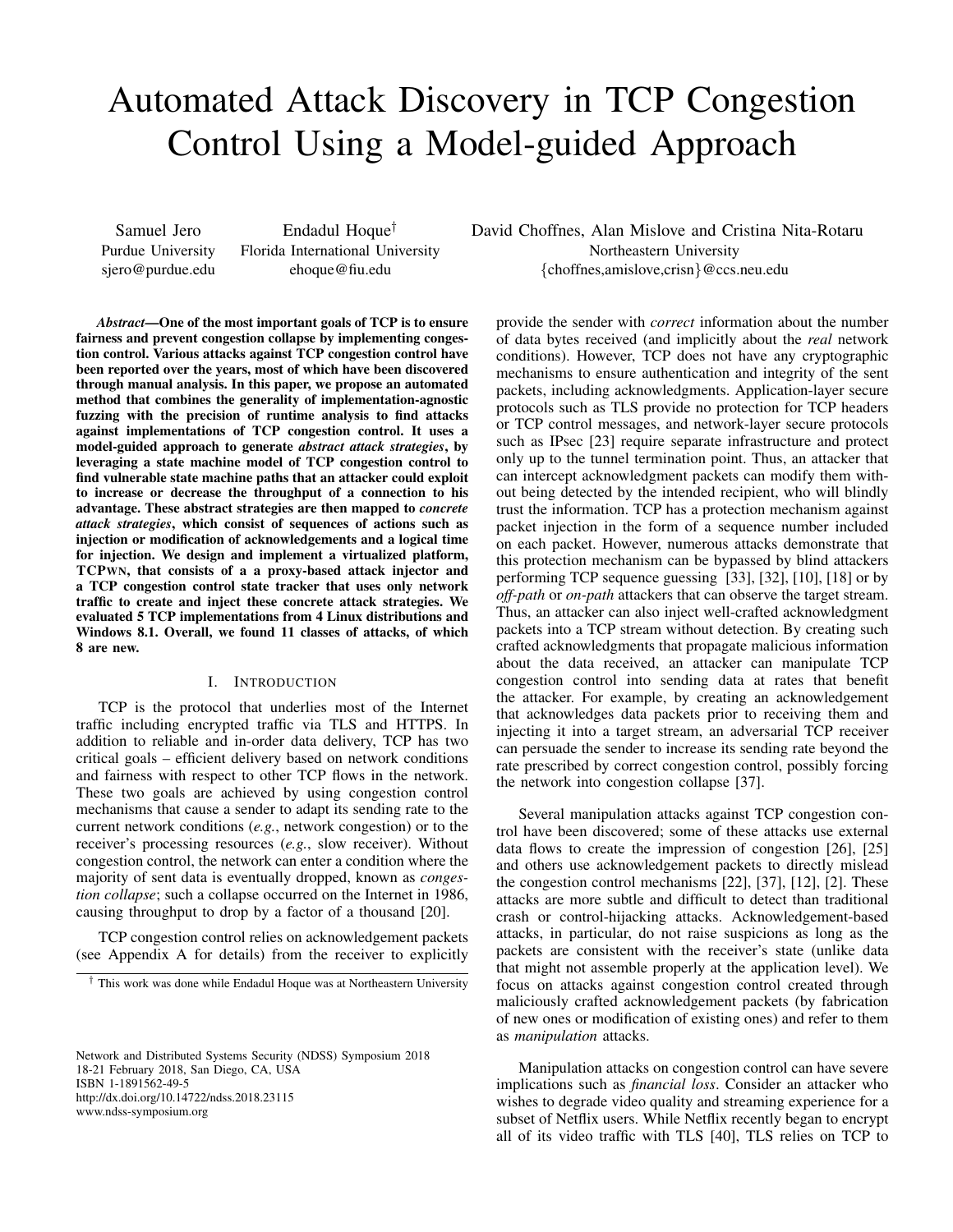transfer data across the network. As a result, an attacker can simply launch an attack misleading TCP into believing that the network is congested. This will cause TCP to repeatedly slow down its sending rate, causing rebuffering events and reduced video quality for any Netflix user subjected to this attack. Due to poor streaming experience, the users may consider turning to other video providers.

Previous work on attacks against TCP congestion control relied mainly on manual analysis. The only work we are aware of that used automation for finding attacks in TCP congestion control implementations is the work in [24] which relies on the user to provide a vulnerable line of code and then performs static analysis. The vulnerable line of code from the user is critical to ensure scalability of the approach. In addition, the method is restricted to a specific implementation, language, and operating system.

In this paper, we aim to automatically discover manipulation attacks on congestion control without requiring the user to provide any vulnerable line of code and without being dependent on specific implementation, language, or operating system characteristics. *Protocol fuzzing* [27], [1], [16] is a well-known approach where packet contents are either randomly generated and injected into the network or randomly mutated in-transit. However, without explicit guidance, given a vast input space, fuzzing fails to concentrate on relevant portions of the source code (*i.e.*, for inducing protocol-compliant behaviors).

Previous work on testing TCP connection establishment [21] used the protocol's connection state machine to guide the fuzzing process and prune unnecessary executions. However, unlike attacks against connection establishment which usually consist of one action, attacks against congestion control require a potentially long sequence of actions spanning several states and transitions, where each action might trigger a new state, which in turn might require a different attack action. Automatically discovering these combinations at runtime is not practical for scalability reasons. For example, using the approach in [21] for congestion control would require a search space of about  $1.2 \times 10^{24}$  cases, assuming only 5 types with 4 parameter choices for creating the malicious acknowledgements and 4 possible states for injecting them. Even limiting this to test at most one manipulation at a time in each state would generate 194,480 cases, which is still impractical for testing in a real network.

To address this scalability challenge while still guaranteeing that we test relevant portions of the code, we use *modelbased testing* (MBT) [43], an approach that generates effective test cases based on a model of the program. The approach uses a *model*, an abstract representation of the desired behavior of the program that is typically derived from specifications, to derive *functional tests*. These functional tests contain the same level of abstraction as the model, and are converted to concrete test cases to be tested against the implementation. MBT does not require the source code and guides the testing to concentrate only on relevant portions of the source code.

Our approach. We propose to automatically find manipulation attacks by guiding a protocol fuzzer with *concrete* attack actions derived from *abstract attack strategies*, which are obtained using a model-guided technique inspired by modelbased testing. Our model is a finite state machine (FSM) that captures the main functionality of several types of congestion control algorithms used by deployed TCP implementations and is constructed from RFC specifications. We use this abstract model to generate *abstract attack strategies* by exploring the different paths in the FSM that modify state variables controlling throughput, and thus can be leveraged to mount an attack. We then map these abstract strategies to *concrete attack strategies* that correspond to real attacker capabilities; a concrete strategy consists of acknowledgment-packet-level actions with precise information about how the packets should be crafted and the congestion control states in which these actions should be performed. Our approach provides maximum coverage of the model of congestion control while generating an optimum number of abstract strategies. The number of concrete attack strategies is bounded by the number of malicious actions that describe an attacker's capabilities. We consider off-path attackers and on-path attackers; both can sniff traffic and obtain TCP sequence numbers and data that has been acknowledged or sent. However, there is one fundamental difference, an offpath attacker can only inject malicious acknowledgements, but cannot prevent the correct ones from reaching the receiver; an on-path attacker can modify acknowledgements such that the victim sees only acknowledgments from the attacker.

We created and implemented a platform, TCPWN, to create and inject concrete attack scenarios. The platform combines virtualization (to run different implementations in their native environment), proxy-based attack injection, and runtime congestion control state machine tracking (to inject the attacks at the right time during execution). Our state machine tracking at runtime does not require instrumenting the code. Specifically, we use a general congestion control state machine (*e.g.*, TCP New Reno) and infer the current state of the sender by monitoring network packets exchanged during fuzzing. While this option is less accurate than extracting the state machine from an implementation's code, it is less complex and more general. TCPWN is publicly available at https://github.com/samueljero/TCPwn.

Our model-based attack generation finds 21 abstract strategies that are mapped into 564 (for on-path attackers) and 753 (for off-path attackers) concrete strategies. Each strategy can be tested independently and takes between 15 and 60 seconds. We evaluated 5 TCP implementations from 4 Linux distributions and Windows 8.1, all using congestion control mechanisms that can be modeled as the finite state machine we used to generate abstract strategies. Overall, we found 11 classes of attacks, of which 8 were previously unknown.

The rest of the paper is organized as follows. First, we describe the TCP congestion control state machine model we assume in this work, in Section II. We then describe our attacker model in Section III. We provide details on the design of our system in Section IV and describe our implementation in Section V. We summarize our results in Section VI and present related work in Section VII. Finally, we conclude the paper in Section VIII.

## II. TCP CONGESTION CONTROL MODEL

We present the finite state machine (FSM) for TCP congestion control considered in this work. This FSM is based on the classic TCP New Reno [19], [4]. We then discuss op-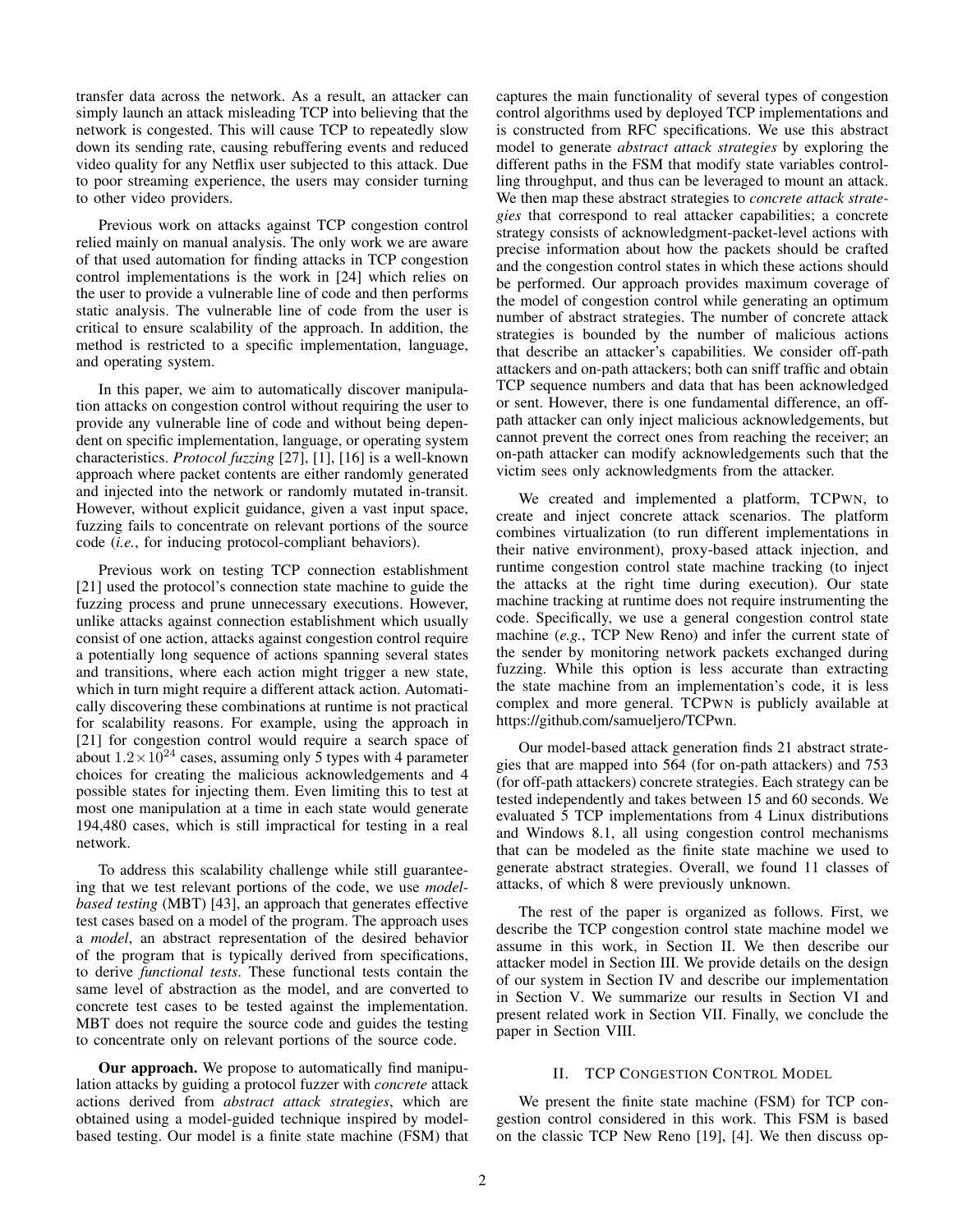

Fig. 1. TCP New Reno State Machine

tional improvements and variants like SACK [8], DSACK [7], TLP [17], PRR [28], FRTO [35], and others [34], [13].

#### *A. Finite State Machine Model*

At a high level, the congestion control of TCP New Reno consists of four phases: (1) slow start, (2) congestion avoidance, (3) fast recovery, and (4) exponential backoff. During the slow start phase the sender is probing the network to quickly find the available bandwidth without overloading the network; once such bandwidth is found, the sender enters a congestion avoidance phase in which the sender can send without causing congestion; in case of congestion and data loss, fast recovery or exponential backoff reduce the rate at which data is sent. The fast recovery phase is intended for less significant events where the beginning of congestion is detected through lost packets and acknowledgments, while the exponential backoff phase deals with more significant events where congestion is detected by the expiration of a large timeout. We present the finite state machine model assumed for congestion control in Figure 1. Below we describe the associated events, variables, and states.

*(1) Events.* TCP congestion control relies on two events for its operation, the reception of an acknowledgement (ACK) and the occurrence of a timeout (RTO Timeout):

ACK. This event denotes that an acknowledgement packet was received by the sender. We describe in detail in Appendix A these TCP acknowledgments. TCP acknowledgements are byte-based and *cumulative*, i.e. the receiver acknowledges the highest byte of data at which all prior data has been received. A duplicate acknowledgment, and particularly three duplicate acknowledgments, are used to signal timely information about the network conditions.

RTO Timeout. This event denotes that a timeout occurred when data was outstanding and no acknowledgements were received for several Round-Trip-Times (RTTs). This indicates more severe conditions in the network since the last acknowledgement. This timer is started when new data packets are sent, reset on every acknowledgement, and stopped if all data has been acknowledged.

*(2) Variables.* The variables capturing the main functionality of congestion control can be grouped into three categorizes: variables related to the amount of data to be sent (cwnd and ssthresh), variables keeping track of acknowledged data (dupACKctr and high\_water), and variables controlling timeouts (rto\_timeout).

Congestion window – cwnd. This variable represents the number of bytes of data that TCP is allowed to have in the network at any given time. It is modified by TCP congestion control to increase or decrease the sending rate in response to network conditions.

Slow start threshold – ssthresh. This variable indicates the value of the congestion window cwnd at which TCP switches from slow start to congestion avoidance. TCP uses this information later in the connection by growing the window exponentially up to ssthresh after a timeout or idle period.

Duplicate ACK – dupACKctr. This variable tracks the number of duplicate acknowledgements received in slow start and congestion avoidance. Receiving three duplicate acknowledgements triggers a transition to fast recovery.

Highest sequence sent – high\_water. This variable records the highest sequence number sent prior to entering fast recovery. Only once this sequence number has been acknowledged (or a timeout occurred) will fast recovery be exited.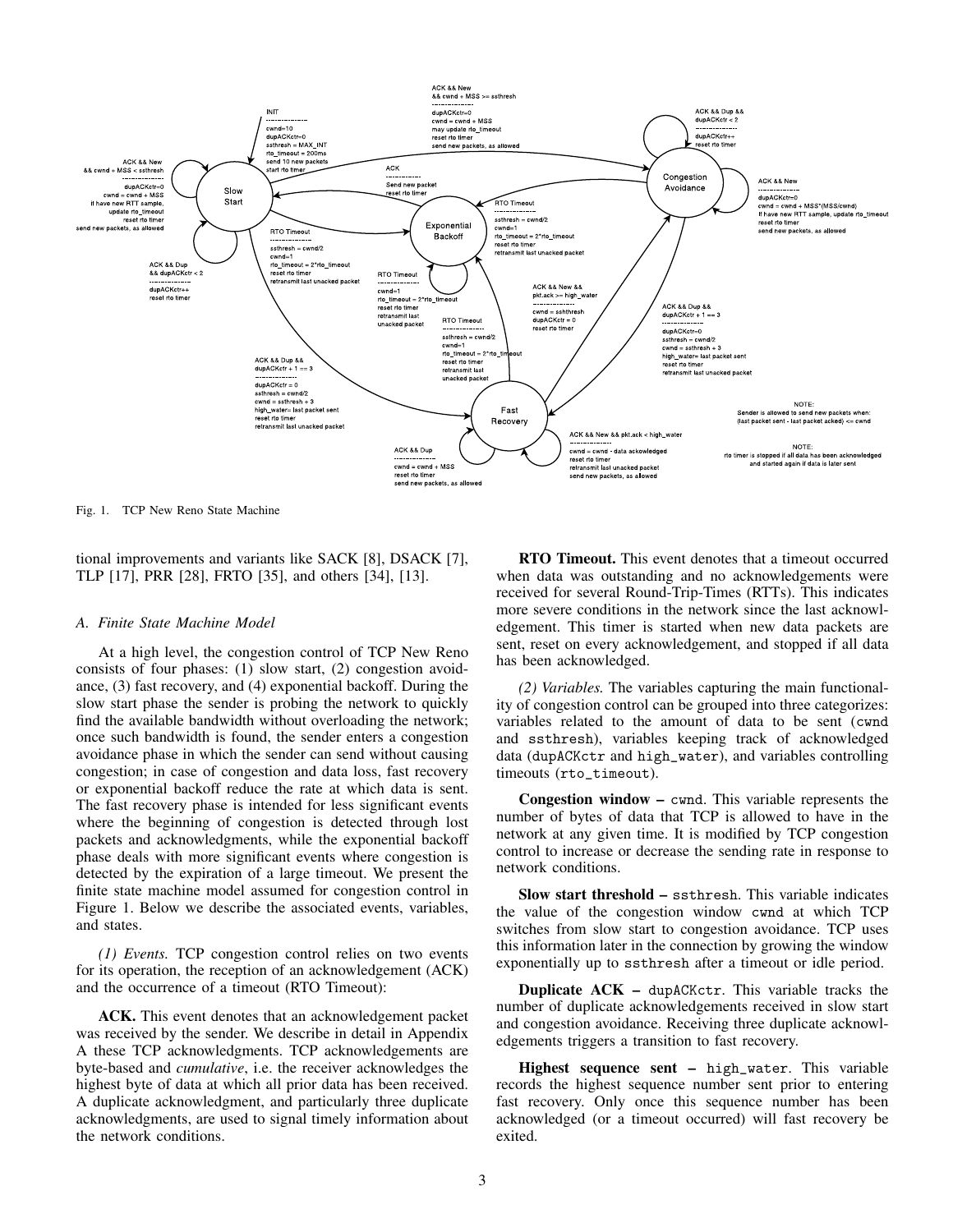RTO Timeout – rto\_timeout. This variable indicates the current length of the RTO Timeout. It is usually set to  $max(200ms, 2 * RTT + 4 * RTT \; Variance)$ . If the RTO timer expires, this value is doubled, resulting in an exponential backoff.

*(3) States.* We can now describe the state machine from Figure 1. The states capture the four high-level phases described before.

Slow Start. In this state TCP rapidly increases its sending rate, as indicated by the congestion window cwnd, in order to quickly utilize the available bandwidth of the path while not overloading the network with a huge initial burst of packets. For each acknowledgement acknowledging new data, cwnd is incremented by MSS (Maximum Segment Size), which results in a doubling of the sending rate every RTT. TCP exits slow start on the RTO Timeout, after three duplicate acknowledgements—which indicate a lost packet—, or when the congestion window cwnd becomes bigger than the slow start threshold ssthresh. This last condition indicates that TCP is approaching a prior estimate of the fair-share connection bandwidth. TCP connections start in the slow start state with ssthresh set to MAX\_INT, such that slow start is only exited on timeout or packet loss, and cwnd set to 10, allowing a burst of ten packets to be sent initially.<sup>1</sup>

Congestion Avoidance. In this state TCP is sending close to its estimate of the available bandwidth while also slowly probing for additional bandwidth. Every RTT cwnd is increased by one MSS sized packet. In practice, this is done by increasing cwnd by a small amount( $(MSS * \text{cwnd})/MSS$ ) for every new ACK received. TCP exits congestion avoidance either on an RTO Timeout or after receiving three duplicate acknowledgments, indicating a lost packet.

Fast Recovery. In this state, TCP is recovering from a lost packet indicated by three duplicate acknowledgements. TCP assumes that packet loss signals network congestion, so it cuts its sending rate in half by halving cwnd, and retransmits the last unacknowledged packet. ssthresh is set to this new value of cwnd, providing an approximate bandwidth estimate in case of a timeout. TCP remains in fast recovery until all data outstanding at the time it entered fast recovery has been acknowledged or an RTO timeout occurs. This is achieved by saving the last packet sent in high\_water upon entry and exiting once this packet has been acknowledged.

Exponential Backoff. In this state, TCP is retransmitting a lost packet each time the RTO timer expires. With each timer expiration, rto\_timeout is doubled, resulting in an exponential backoff between retransmissions. This state is entered from any other state when the RTO timer expires, indicating that data is outstanding in the network but no acknowledgements have been received in rto\_timeout seconds (at least 2 RTTs). This situation indicates the loss of a large number of packets and, likely, significant changes in network conditions. As a result, ssthresh is set to half of cwnd, cwnd is set to 1 MSS, and the last unacknowledged packet is retransmitted. TCP remains in this state, retransmitting this packet each time the RTO timer expires, until an acknowledgement is received, at which point it transitions to slow start.

#### *B. Variations and Optimizations*

The classic TCP New Reno congestion control algorithm we described above has seen a number of variations and optimizations over the years. These include SACK [8], DSACK [7], TLP [17], PRR [28], CUBIC [34], and RACK [13]. These variations and optimizations consist of fairly minor changes to the basic New Reno algorithm. SACK [8], for example, provides the sender with additional information about received packets and uses this information to determine when to enter fast recovery. The logic of the decision does not change: fast recovery is entered when three packets above a loss have been received. SACK simply uses a more accurate method to detect this condition. Similarly, PRR [28] modifies New Reno by adopting paced packet sending during the self-loop in fast recovery. TLP [17] introduces a new, faster timeout state before exponential backoff. CUBIC TCP [34] changes precisely how cwnd is increased in congestion avoidance and decreased during fast recovery.

While these changes affect the performance of TCP in certain network conditions, they follow the same phases of TCP congestion control. In this work, our attack generation models all TCP congestion control as classic TCP New Reno due to difficulty inferring more detailed congestion control state from network traffic alone (see Section IV-D). Nevertheless, we successfully tested modern Windows and Linux TCP stacks with many of these variations and optimizations, and we successfully identified attacks against them.

#### III. ATTACK MODEL

In this section we discuss the attacker capabilities and congestion control attacks that we consider in this work.

## *A. Attacker and Attack Goals*

A typical attacker might be a botnet trying to enhance the power of a DDoS attack by using increased throughput attacks to render TCP flows insensitive to congestion. This gives the attacker the power of a UDP flood with the ubiquity of TCP traffic; perfect for the coremelt attack [41]. Alternately, a nation-state actor could launch decreasing throughput attacks to discourage or prevent use of certain undesirable services.

Decreasing Throughput. In this case, the attacker manipulates the congestion control algorithm of a target connection such that it falsely detects congestion, resulting in a rate reduction. This rate reduction can have significant impact at the application level, especially for inelastic data streams like streaming video.

*Example.* Consider the *Blind Throughput Reduction Attack* [12]. In this attack, the attacker sends spoofed invalid acknowledgements to the target connection's receiver, which cause the receiver to send duplicate acknowledgements to the sender. These duplicate acknowledgements, when received in the congestion avoidance or slow start states, mislead the sender about the existence of lost packets and the level of congestion in the network, causing the sender to transition to the fast recovery state and slow down (see Fig. 3). The sender will continue to slow down as long as the attacker emits its spoofed acknowledgements.

<sup>&</sup>lt;sup>1</sup>This initial window was originally 2-4 packets [4], but has been increased to 10 packets in more recent standards [15] and implementations.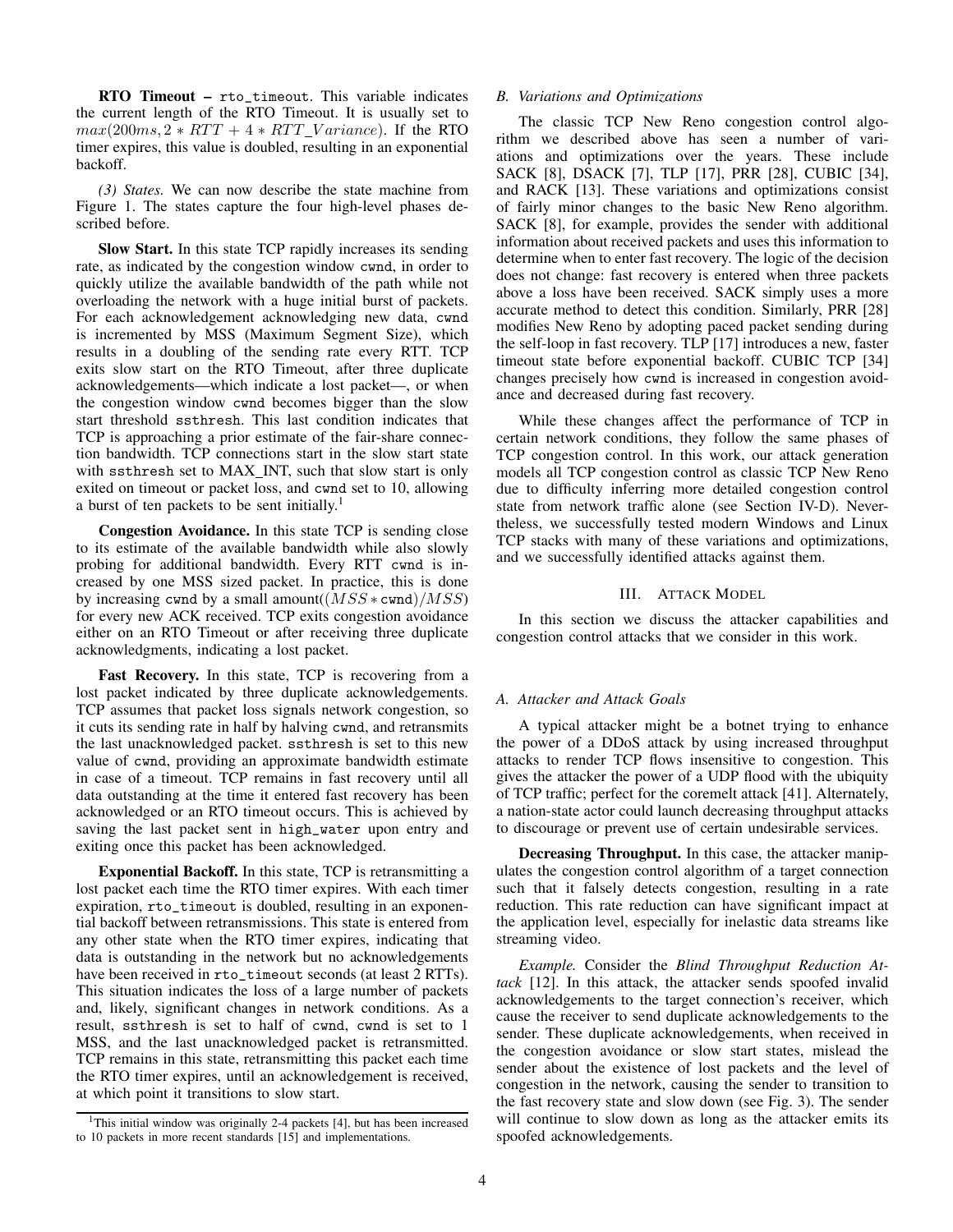Increasing Throughput. In this case, the attacker manipulates the congestion control algorithm such that it perceives significant available bandwidth along with low latency and loss. As a result, the sender rapidly increases its sending rate beyond what is fair to competing connections. Any actual congestion in the network will not be observed, which may be used to damage or deny service to target links or to other connections sharing the same links.

*Example.* Consider the *Optimstic Ack Attack* [37]. In this attack, the receiver repeatedly sends acknowledgements for data that has not actually been received yet in order to dramatically increase its sending rate and render the sender insensitive to actual congestion in the network. Acknowledging data not yet received in the congestion avoidance, slow start, or fast recovery states misleads the sender about the data that has been received and the RTT of the connection. As a result, the sender does not react to actual congestion in the network and is unfair to any competing connections.

Target Flows. Any TCP flow that sends more than an initial window (10 packets, about 15KB) of data is vulnerable to these attacks. In this work, we focus on bulk data transfers because they result in the widest array of attacks, are easiest to automate, and easiest to explain; however, these attacks are not restricted to such flows. Short transfers, like web pages, are also vulnerable to attacks on congestion control, and flows with a limited bitrate, like streaming video, are vulnerable to decreasing throughput attacks. Interactive flows are vulnerable if their sending rate is limited by congestion control and not by the availability of data from the application.

## *B. Attack, Strategy, Action*

Congestion control constrains the sender's data-transfer rate, primarily through acknowledgements. Thus, we consider attacks conducted through acknowledgement packets.

*Congestion control manipulation attacks.* These are attacks conducted by manipulation of TCP acknowledgements in order to mislead congestion control about current network conditions and cause it to set an incorrect sending rate. They can result in either increasing or decreasing the throughput, and sometimes in connection stall. In order to achieve the high-level goals of manipulating congestion control, an attacker applies an *attack strategy*.

*Attack strategy.* Given a TCP stream, where a sender sends data to a receiver, we define a concrete attack strategy as a sequence of acknowledgment-based malicious actions and the corresponding sender states (as described in Fig. 1) when each action is performed.

*Malicious actions.* A malicious action itself requires an attacker to (1) craft acknowledgements by leveraging protocol semantics to mislead congestion control, (2) infer the state at the sender, and (3) inject the malicious acknowledgment on the path and in the target stream. For example, a malicious action can be to craft an acknowledgment that acknowledges data not yet received and inject it when the sender is assumed to be in congestion avoidance.

*Crafting malicious acknowledgements.* TCP does not use any cryptographic mechanisms to ensure authentication and integrity of packets; thus, an attacker can fabricate packets or modify intercepted ones with malicious payload. In order to intercept, the attacker will need to be on the path and be able to sniff the target stream. Moreover, these crafted acknowledgement are *semantic-aware*, that is, the attacker is aware of the meaning of the bytes acknowledged. For example, in the example above, an attacker will need to know the highest byte of data that was acknowledged in order to acknowledge data that has not been received yet.

*Inferring the state machine at the sender*. We assume that the attacker can observe the network traffic, but it does not have access to the source code and thus cannot instrument it.

*Injecting malicious acknowledgments.* This requires an attacker to spoof packets and have knowledge of the TCP sequence number, the only protection TCP has against injection. We do not consider blind attackers in this work, since, while they can inject spoofed packets into the network, they have no knowledge of sequence numbers or data being acknowledged and thus are restricted to guessing this information. We distinguish between off-path and on-path attackers. An off-path attacker can observe packets in the target connection or link and inject spoofed packets. For example he can sniff traffic on the client's local network — e.g., coffee house Wi-Fi. An on-path attacker can intercept, modify, and control delivery of legitimate packets in some target connection or link, as well as inject new spoofed packets. For example, such an attacker can be a switch on the path between client and server.

# IV. TCPWN DESIGN

In this section we describe the design of TCPWN, our automated platform for finding attacks on congestion control. We first provide a high-level overview, then discuss our modelguided attack strategy generation and congestion control protocol state tracking.

#### *A. Overview*

We motivate our approach with the *Optimistic Ack* [37] attack. Consider its interactions with the congestion control state machine as shown in Fig. 3. In order to be successful, the attacker must inject packets with an acknowledgement number above the real cumulative acknowledgment number and below the highest sequence number that the sender has sent, and it has to do this in either the congestion avoidance, slow start, or fast recovery states. Each time the sender receives one of these new acknowledgements in those states, it causes a selfloop transition (in blue in Fig. 3), increasing the congestion window cwnd, which directly controls the sending rate.

Finding all these transitions (i.e. that impact the sending rate at runtime) is challenging because of the large search space. We address this challenge by using a model-based attack strategy generation that finds *all possible attack strategies* in a model of the congestion control (i.e. shown in Figure 1). We refer to these as *abstract strategies*. To test them in real implementations, we translate them to *concrete attack strategies*, obtained by mapping the abstract strategies to attack actions corresponding to attacker capabilities and consisting of specific content for a malicious packet and the state in which it will be injected. An attack injector takes these concrete packet-based attack strategies and injects them in our testing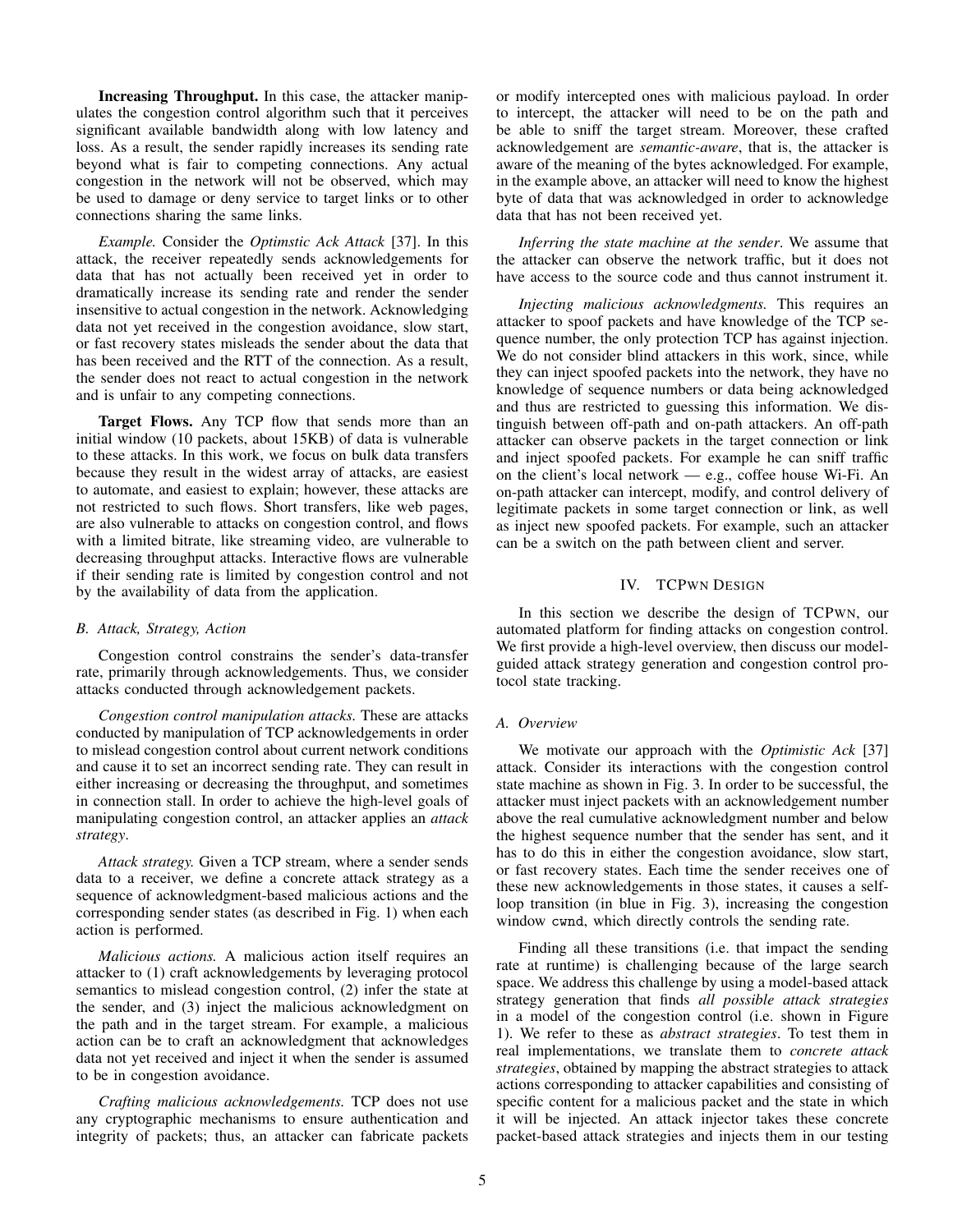

Fig. 2. Design of TCPWN



Fig. 3. Interactions between New Reno congestion control and the Optimistic Ack attack. Transitions in blue increase throughput while those in red decrease throughput.

environment during an actual execution of the target implementation. Our attack injector requires information about the current congestion control state of the sender. A state tracker determines this current protocol state so that actions can be performed as specified by the strategy. After the execution of each attack, our system collects logs that capture performance metric(s). By comparing the resulting performance with the expected baseline performance, TCPWN identifies whether the strategy indeed leads to a successful attack. Fig. 2 shows the conceptual design of our system, TCPWN.

Testing strategies with real implementations provides strong soundness properties since any strategy that TCPwn identifies as an attack caused noticeable performance changes in a real TCP connection of the implementation under test. This prevents most classes of false positives, except tests with performance outside of the considered normal range  $(2 \ 2)$ standard deviations from average). Our completeness is limited by the accuracy of the congestion control model and state tracking. Here, we choose to trade off some completeness for the ability to test many implementations and use a generalized congestion control model and inferred state tracking.

Example for TCPWN attack generation. We demonstrate the attack strategy generation approach using the same example as above, where the attacker's goal is to increase the sending rate; this can also be expressed as an increase in the sender's cwnd variable. Our abstract strategy generator identifies each of those paths in the FSM (Fig. 1) containing at least one transition that increments the cwnd variable. One of the identified paths (say,  $P$ ) looks as follows:

 $\mathcal{P}$ : SlowStart  $\rightarrow$  FastRecovery  $\rightarrow$  CongestionAvoidance  $\odot$ 

where the self-loop in CongestionAvoidance increments cwnd

(see Fig. 1). An *abstract strategy* S is a projection on the condition of each transition along Pand is represented as the following sequence of (*state*, *condition*) pair:

(In: SlowStart, Condition: ACK && Dup && dupACKctr≥3) (In: FastRecovery, Condition: ACK && New && pkt.ack  $\geq$ high\_water)

(In: CongestionAvoidance, Condition: ACK && New)<sup>+</sup>

This strategy S dictates that when the sender is in SlowStart and is sending data to the receiver, the attacker can send 3 duplicate ACKs to the sender so that it moves to FastRecovery. Next the attacker can send the sender 1 new ACK (that acknowledges all the outstanding data). As a result, the sender moves to CongestionAvoidance, and the attacker can keep on sending new ACKs that optimistically acknowledge all outstanding data even if the receiver has not received it yet. + (the superscript) signifies that the attacker can apply this segment of S repeatedly.

TCPWN maps S to several concrete strategies that can be directly tested inside the testing environment running the given implementation. TCPWN relies on a map which associates the abstract network conditions to concrete *basic actions*. For S, TCPWN generates 72 Concrete strategies, based on actions mimicking both off-path and on-path attackers. One such concrete strategy is:

(In: SlowStart, Action:  $3 \times$  Inject Dup-Ack)

(In: FastRecovery, Action: Inject Pre-Ack)

(In: CongestionAvoidance, Action: Inject Pre-Ack)<sup>+</sup>

This concrete strategy dictates that when the sender is in SlowStart, the attacker can use the Dup-Ack basic action to inject 3 duplicate ACKs. Similarly, for acknowledging all the outstanding data in the next step, the attacker can use the Pre-Ack basic action. Once the sender is in CongestionAvoidance, the attacker can repeatedly apply Pre-Ack. We will describe all supported basic actions in §IV-C.

#### *B. Abstract Strategy Generation*

We now describe in detail the core of our approach. We observe that a successful attack will (1) trigger a transition that causes an increase or decrease in the congestion window cwnd and (2) traverses a cycle in the congestion control state machine.

Changes to cwnd. The congestion window, cwnd, adjusts the sending rate of TCP to avoid congestion collapse and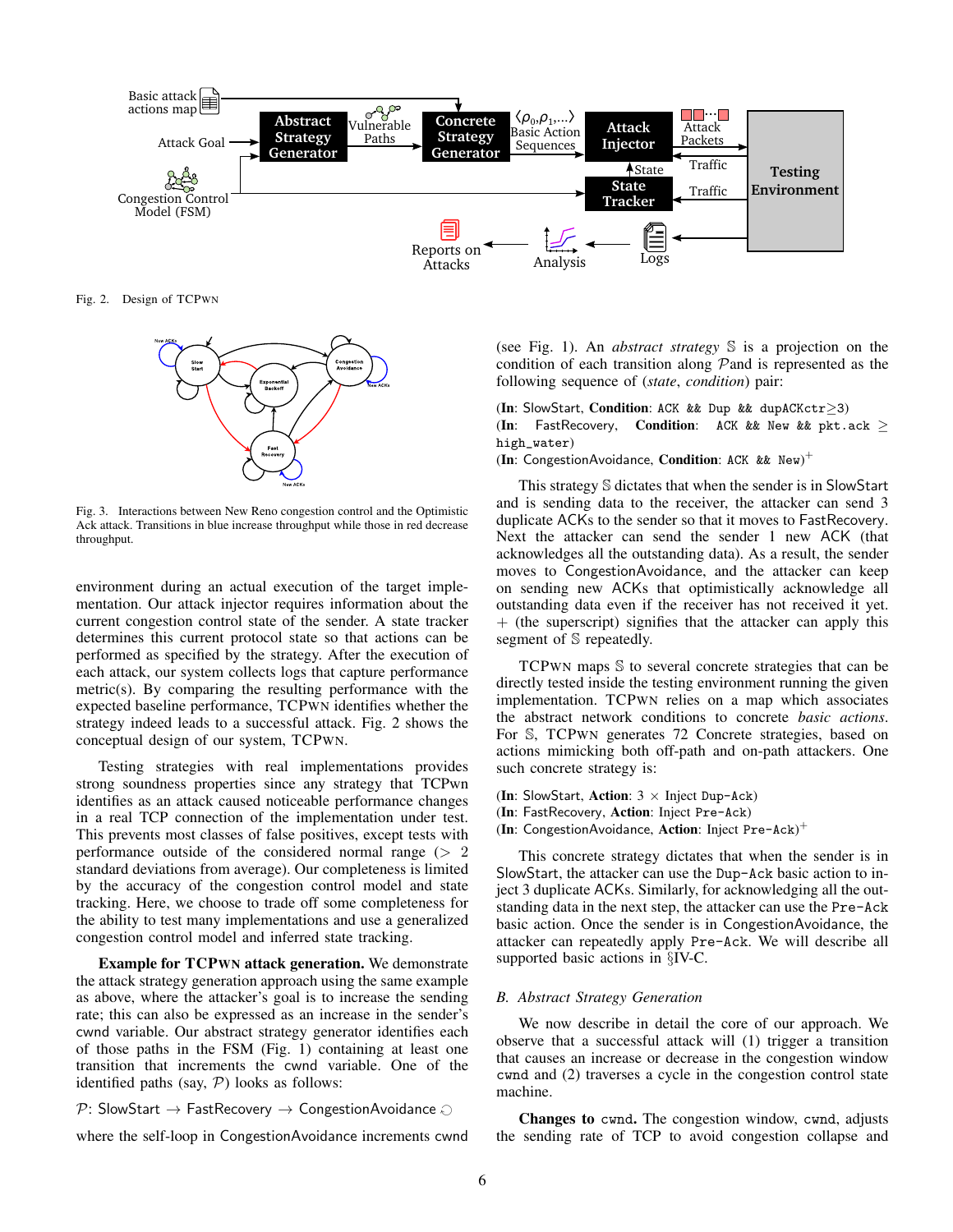provide fairness. <sup>2</sup> Further, congestion control modifies cwnd frequently during the course of its normal operation. These modifications are done on many transitions of the congestion control state machine and either increase or decrease cwnd depending on the transition. As a result, an attacker can increase or decrease cwnd, and therefore TCP's sending rate, merely by inducing TCP to follow specific normal transitions in the congestion control state machine.

State Machine Cycles. Successful congestion control attacks traverse a cycle in the congestion control state machine. This is due to the highly dynamic and cyclical nature of congestion control where a sender often traverses the same set of states many times over the course of a connection and multiple state transitions in a single second are common. As a result, the impact on cwnd from a single transition is quickly diminished by other transitions. For an attack to be effective and achieve measurable, lasting impact, an attacker has to frequently induce TCP to follow some desirable transition. Such a series of desirable transitions will form either a cycle or a unique path in the state machine. Given the relatively small size (under 10 states) of the congestion control state machine and the frequency of state transitions, anything but the shortest connections would require a cycle to achieve a sufficiently long series of desirable transitions.

Note that these characteristics are necessary but not sufficient for an attack on congestion control. For instance a cycle may contain two manipulations to cwnd that balance each other out, or a cycle may not be triggerable by the attacker.

Our abstract strategy generator takes as input an FSM model of congestion control and a description of the desirable transitions. In our case, a desirable transition is one that modifies cwnd. It outputs a list of all paths with cycles that contain a desirable transition and can therefore be used by an attacker to achieve his goal. This list includes the transitions in each path as well as the conditions that cause each transition. We use a modified depth-first traversal to enumerate all paths in the FSM. We formally define the abstract strategy generation problem and our algorithm below.

**State Machine Model.** We define a model  $M$  describing the state machine of the congestion control algorithm as a tuple  $(S, \mathcal{N}, \mathcal{V}, \mathcal{C}, \mathcal{A}, \sigma, \mathcal{T})$ . S is a finite set of states  $\{s_0, \ldots, s_n\}$ , and the initial state is  $\sigma \in S$ . N represents a finite set of network events (*e.g.*, ACK signifies the reception of a TCP acknowledgment).  $V$  is a finite set of variables including both some fields of a received packet and some program variables. For instance, New means the received ACK acknowledges some new data and cwnd indicates the program variable that represents congestion window size.  $C$  represents a finite set of conditional statements such that each element  $c \in \mathcal{C}$  is a quantifier-free first order logic (QF-FOL) formula [30] over  $V$  $(e.g., \text{dupAckCtr} < 2)$ . A represents a finite set of assignment statements (*i.e.*, protocol actions) over a subset of  $V$  (*e.g.*, "cwnd = 1" means the congestion window is set to 1). In

addition, N, V, C, and A are pairwise disjoint. T represents the transition relations such that  $\mathcal{T} \subseteq \mathcal{S} \times \mathcal{N} \times \mathcal{C} \times 2^{\mathcal{A}} \times \mathcal{S}$ .

Let  $\psi : \mathcal{T} \mapsto \mathcal{S}$  and  $\xi : \mathcal{T} \mapsto \mathcal{S}$  be two maps indicating the *source* and *target* of a transition. For example, if a transition  $t \in \mathcal{T}$  begins at  $s_b$  and ends at  $s_e$ , then  $\psi(\bar{t}) = s_b$  and  $\xi(t) = t$  $s_e$ . Let  $\lambda : \mathcal{T} \mapsto \mathcal{N} \times \mathcal{C}$  and  $\aleph : \mathcal{T} \mapsto \mathbb{P}(\mathcal{A})$  be two maps to indicate the triggering conditions and the set of actions of a transition, respectively. Now we define a path as follows.

Definition 1. *Path: A* path P *in* M *is a sequence of pairs of states and transitions*  $\langle (s_{i_0}, t_{j_0}), (s_{i_1}, t_{j_1}), \ldots, (s_{i_k}, t_{j_k}) \rangle$ ,  $where k \geq 0$ ; each  $s_{i_x} \in \mathcal{S}$  for  $0 \leq x \leq k$  and  $s_{i_0} = \sigma$  (the initial state);  $\forall y \ [t_{j_y} \in T \wedge \psi(t_{j_y}) = s_{i_y} \wedge \xi(t_{j_y}) = s_{i_{(y+1)}}]$  where  $0 \leq y \leq k-1$ ;  $t_{j_k} \in \{\mathcal{T}, \perp\}$  and  $[\psi(t_{j_k}) = s_{i_k} \wedge \xi(t_{j_k}) \in$  $\{\mathcal{S}, \perp\}$ ]. In addition,  $\forall r, s[r \neq s \rightarrow s_{i_r} \neq s_{i_s} \land t_{j_r} \neq t_{j_s}].$ *where*  $r, s \in \{0, 1, \ldots, k\}$ .

In other words, a path P starts at  $\sigma$  and moves to the state  $s_{i_1}$  by taking the transition  $t_{j_0}$ . By following the sequence, P finally reaches at  $s_{i_k}$ . The last segment of P (*i.e.*,  $(s_{i_k}, t_{j_k})$ ) is special as it determines the existence of a cycle. If P contains a cycle, then  $[t_{j_k} \neq \bot \land t_{j_k} \in \mathcal{T}]$  and  $\exists z [\xi(t_{i_k}) = s_{i_z}]$ , where  $z \in \{0, 1, \ldots, k\}$ . When P has no cycle,  $t_{j_k} = \perp$  and  $\xi(t_{j_k}) = \perp.$ 

**Definition 2.** *Vulnerable path: Given a vulnerable action*  $\alpha \in$ A*, a path* P *in* M *is a* vulnerable path *if* P *has a segment*  $(s_{i_x}, t_{j_x})$  such that  $\alpha \in \aleph(t_{j_x})$ , where  $x \in \{0, \ldots, k\}$  and  $k \geq 0$ .

Definition 3. *Abstract strategy: Given a vulnerable path* P in M such that  $P = \langle (s_{i_0}, t_{j_0}), \ldots, (s_{i_k}, t_{j_k}) \rangle$  for some  $k \geq 0$ , the corresponding **abstract strategy**  $\mathcal{S}$  *is defined as*  $\langle (s_{i_0}, \lambda(t_{j_0})), (s_{i_1}, \lambda(t_{j_1})), \ldots, (s_{i_k}, \lambda(t_{j_k})), \text{where } \lambda(t_{j_x}) \in$  $(\mathcal{N} \times \mathcal{C})$  *if*  $t_{j_x} \in \mathcal{T}$  *or*  $\lambda(t_{j_x}) = \bot$  *if*  $t_{j_x} = \bot$  *for each*  $0 \leq x \leq k$ .

Abstract Strategy Generator. Given M, a directed *multigraph* with cycles, and the attacker's goal  $\alpha \in A$ , the Abstract Strategy Generator aims to find all the vulnerable paths in M with respect to  $\alpha$ . We devise the algorithm shown in Algorithm 1, which begins the search from the function VulnerablePathFinder. Intuitively, the algorithm traverses the entire graph in a depth-first fashion, starting at the initial state  $\sigma \in \mathcal{S}$ . For each transition  $t \in \mathcal{T}$  such that  $\psi(t) = \sigma$ , the algorithm initializes a new path P, appends  $(\sigma, t)$  to P, and recursively continues its exploration of the subgraph rooted at  $\xi(t)$ . For P, the recursion stops when it encounters a cycle (line 13) or a terminating state (line 15). If any of these stop conditions is met, the algorithm checks if  $P$  is a vulnerable path with respect to  $\alpha$ ; if so, it adds P to the set of the vulnerable paths (line 20). Unlike traditional depth-first traversal, the algorithm restores the subgraph rooted at  $\xi(t)$ by marking it unvisited (line 28) in order to find all possible vulnerable paths w.r.t.  $\alpha$ . Upon termination, the algorithm returns the set of vulnerable paths w.r.t.  $\alpha$  (line 10) identified during the exploration. This set of vulnerable paths contain our abstract strategies. We generate our abstract strategies {S} by taking projections on conditions of the transitions along each path.

<sup>2</sup>This is true for all congestion control algorithms except Google's new BBR [11] congestion control. This includes Reno [4], New Reno [19], CUBIC [34], Compound TCP [39], and Vegas [9], among others. However, BBR does maintain a variable containing the explicitly computed allowed sending rate, which has similar properties for our purposes. As BBR's public release was concurrent with this work, we do not consider it further here.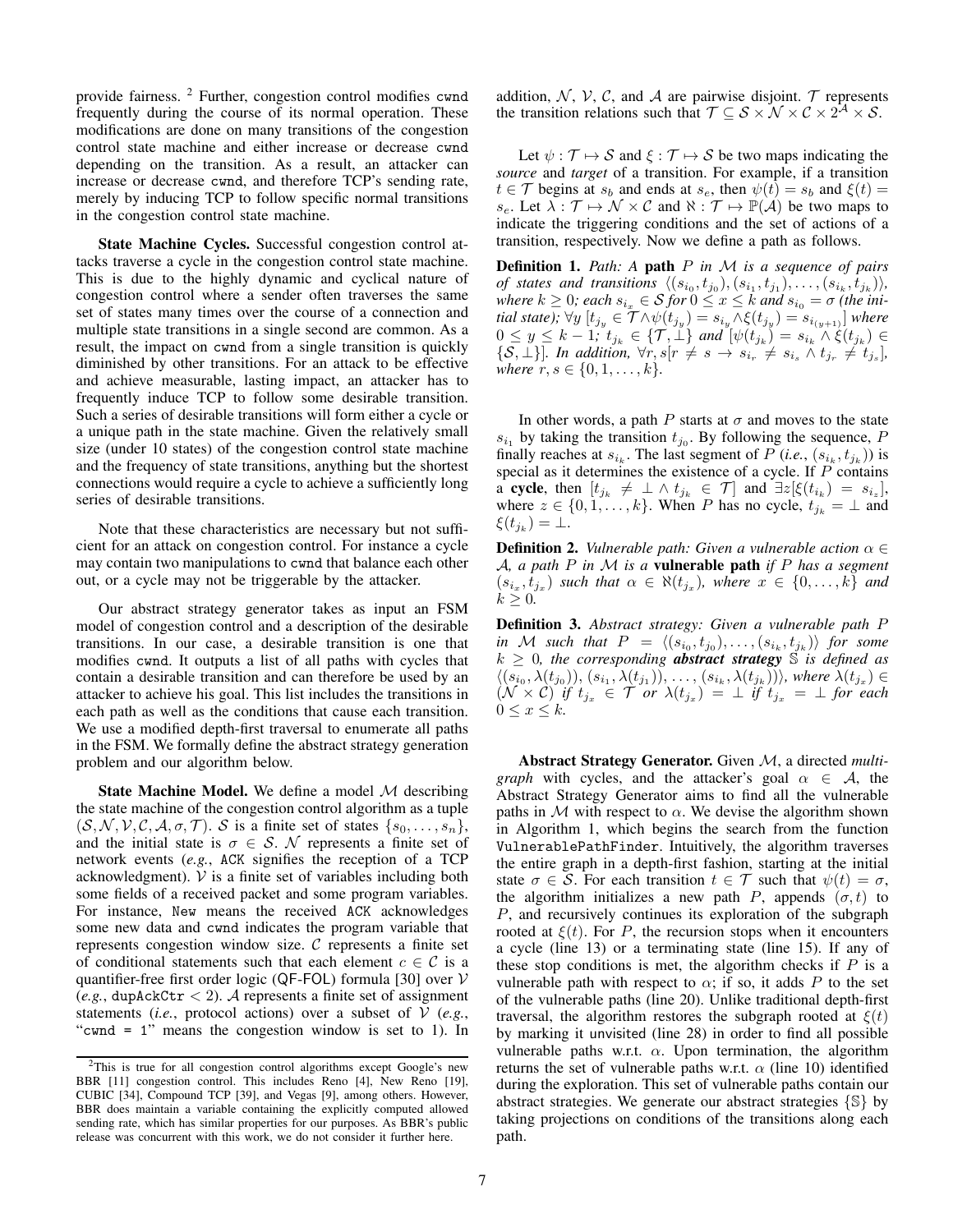#### Algorithm 1: Abstract Strategy Generator

**Input:** Multigraph  $M = (S, N, V, C, A, \sigma, T), \psi, \xi, \lambda, \aleph$ and a vulnerable action  $\alpha \in \mathcal{A}$ **Output:** All vulnerable paths with respect to  $\alpha$ 

1 VulnerablePaths  $:= \emptyset$ 

/\* to store all the vulnerable paths  $*/$ 

2 **Function** VulnerablePathFinder( $M$ ,  $\alpha$ )<br>3 |  $root := \sigma$  /\* initial state  $3 \mid root := \sigma$  /\* initial state \*/ 4 | Mark *root* as visited 5 **foreach** *transition* t *such that*  $\psi(t) = root$  **do** 6 Create a new path P<br>  $P := P||(root, t)$  $7 \mid P \coloneqq P \Vert (root, t) \qquad \text{/* concatenating */}$ 8 |  $v := \xi(t)$ 9 | RecursiveSearch $(v, P, \alpha)$ 10 **return**  $V$ *ulnerablePaths* 

```
11 Function RecursiveSearch(v, P, \alpha)
```

```
/* search continue from v */
12 base\_case := false13 if v is already visited then // reached a cycle
14 \vert base\_case := true15 else if exists no t such that \psi(t) = v then
                       /* v is a terminating state */
16 | base\_case := true17 | P \coloneqq P \parallel (v, \perp) /* concatenating */
18 if base_case is true then
19 if P is a vulnerable path w.r.t. \alpha then
20 | | VulnerablePaths := VulnerablePaths ∪ P
21 else
22 | | Mark v as visited
23 foreach transition t such that \psi(t) = v do
24 | \vert \vert \vert \vert \vert\dot{\xi}(t) \coloneqq \xi(t)25 \vert \vert \vert P'/* creating a copy */26 | | P \coloneqq P || (v'/* concatenating */
27 | RecursiveSearch(v', P', \alpha)28 | Mark v as unvisited
29 return /* void */
```
## *C. Concrete Strategy Generation*

An abstract strategy just specifies a path in the FSM that can lead to an attack. However, there are usually several ways in which this path can be concretely achieved at runtime. Concrete strategy generation takes our abstract strategies and converts them into sets of basic message-based actions that can be applied by our attack injector in particular states of the FSM.

Our concrete strategy generator considers each abstract strategy individually and iterates through each transition in that strategy. Each of these network conditions is *mapped* to a basic action that the attacker can directly utilize to trigger that network condition in that state. This results in a set of (state, action) pairs which we call a *concrete strategy*. A transition condition may be triggered by multiple basic actions, in which case this mapping results in a set of basic actions that could be applied in that state to cause the next transition. Our generator creates one concrete strategy for each combination of actions from these sets. Note that we require a domain expert to provide the mapping of network conditions to basic actions since it relies on domain knowledge. This mapping only needs to be updated when the state machine model changes or new actions are added; generating concrete actions for a given implementation is completely automated.

We developed our set of basic actions based on an extensive study of TCP and known congestion control attacks. We consider two categories: injection of acknowledgements, which captures the capabilities of an *off-path attacker*, and modification of acknowledgements, which captures the capabilities of an *on-path attacker*.

Injection of acknowledgements (off-path attacker). This type of action injects new spoofed acknowledgement packets for either the client or server of a target connection. We support a number of different ways of injecting acknowledgements:

*(1) Duplicate Acknowledgements (param: dup no, delay, offset)* — Injecting many acknowledgements with the same acknowledgement number as an apparent set of duplicate acknowledgements. This enables an off-path attacker to slow down a connection. This action assumes that target connection's sequence and acknowledgement numbers are known or can be guessed. Parameters control the number of duplicates injected (2, 10, 1000), the spacing between these duplicates (1ms), and offset from the current acknowledgement number (0, 3000, 90000).

*(2) Offset Acknowledgements (param: num, delay, data, offset)* – Injecting a series of acknowledgements with an acknowledgement number offset from the legitimate acknowledgement number. Acknowledges either less or more data than is acknowledged by the receiver. This action assumes that target connection's sequence and acknowledgement numbers are known or can be guessed. Parameters control the number of acknowledgements injected (10000, 50000), the spacing between these acknowledgements (1ms, 2ms), any bytes of data included (0, 10), and any offset from the current acknowledgement number (0, 100, 3000, 9000, 90000).

*(3) Incrementing Acknowledgements (param: num, delay, data)* — Injecting a series of acknowledgements where the acknowledgement number increases by a variable amount each time. Congestion control expects these acknowledgements to indicate the successful receipt of new data and will act accordingly. This action assumes that target connection's sequence and acknowledgement numbers are known or can be guessed. Parameters control the number of acknowledgements injected (50000), the spacing between these acknowledgements (1ms), and the amount the acknowledgement is incremented with each packet (9000, 90000).

Modification of acknowledgements (on-path attacker). This type of action changes the manner in which acknowledgements for the sequence space are sent. We support a number of manipulations to the sequence of acknowledgements for a data stream:

*(1) Division (param: data)* — Acknowledge the sequence space in chunks much smaller than a single packet. This splits a single acknowledgement packet into many acknowledgement packets that acknowledge separate ranges. A parameter controls the number of bytes to acknowledge in a single chunk (100).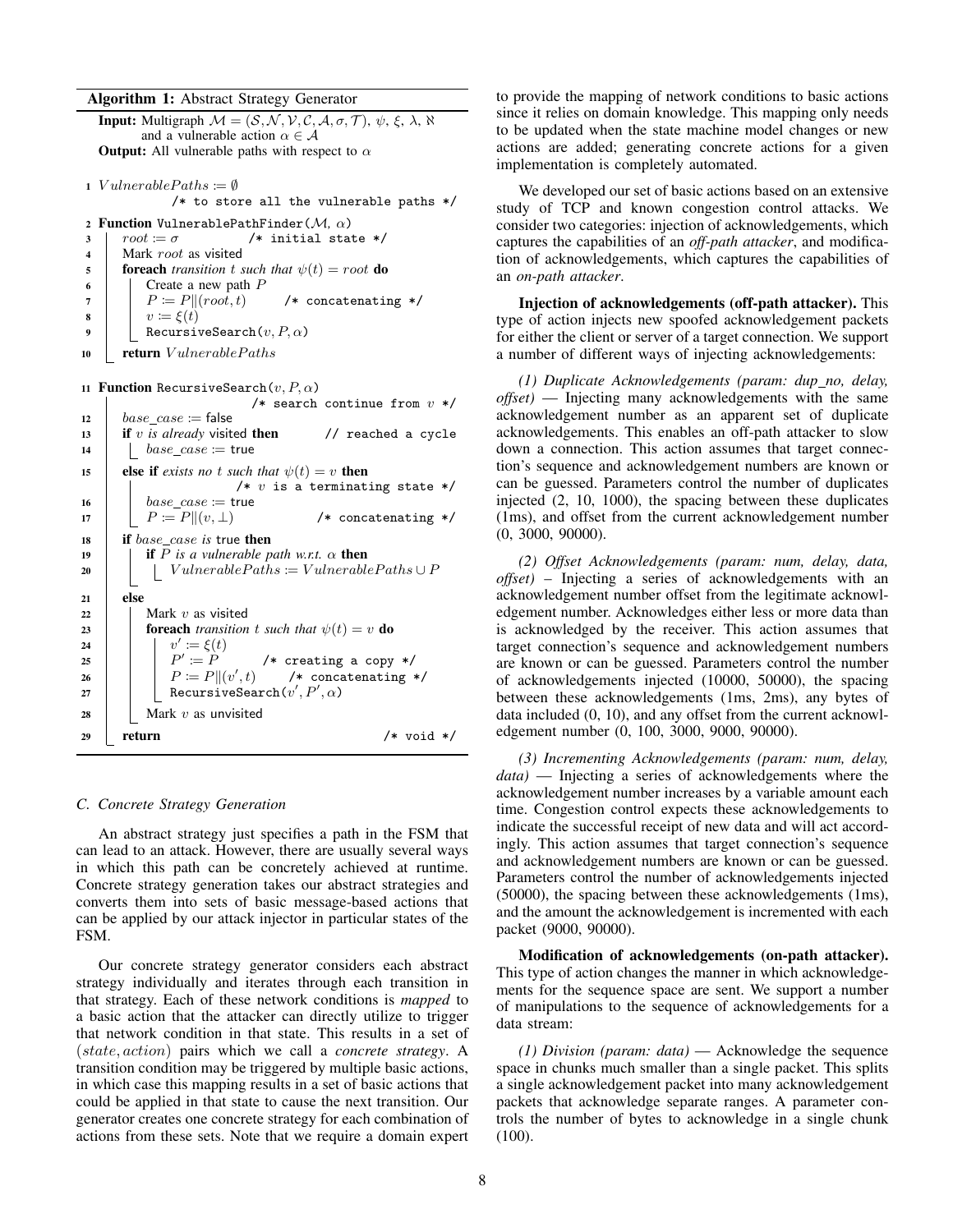*(2) Duplication (param: dup no)* — Duplicate acknowledgements of chunks of the sequence space repeatedly. A parameter controls the number of duplicate acknowledgements to create (1 ,4, 100). This breaks the assumption that each acknowledgement received corresponds to a packet that left the network.

*(3) Pre-acknowledging (param: none)* — Acknowledging portions of the sequence space that have not been received yet. This hides any losses, preventing slow downs, and effectively shrinks the connection's RTT, allowing faster than normal throughput increases.

*(4) Limiting (param: none)* — Prevents the acknowledgement number from increasing. This generates duplicate acknowledgements but also prevents any new data from being acknowledged. This is likely to stall the connection and lead to an RTO.

## *D. State Tracker*

In order to test a strategy against an implementation, TCPWN needs to know that the state of the sender with respect to congestion control. This is not an easy problem as there are several implemented congestion control algorithms such as Reno [4], New Reno [19], CUBIC [34], Compound TCP [39], and Vegas [9]. Implementations may also choose to include an Application Limited state, adjustable dupACKctr thresholds, and optional enhancements like SACK [8], DSACK [7], TLP [17], F-RTO [35], and PRR [28]. Additionally, we desire to do this *without* modifying the sender or making assumptions about what kind of debugging information it makes available. Finally, key variables that determine the state of the sender (like cwnd, ssthresh, and rto\_timeout) are not exposed by the sender and are not readily computable from network traffic.

To overcome these challenges, we choose to *approximate* the congestion control state machine by focusing on its core states and *assume* a bulk transfer application that always has data available to send. This is practical because nearly all TCP congestion control algorithms contain the same basic core set of states from TCP New Reno (see Fig. 1) with the differences being in terms of small changes in the actions done on each transition or the insertion of extra states. For example, CUBIC TCP simply modifies the additive increase and multiplicative decrease constants on the transitions to fast recovery and congestion avoidance. Similarly, TLP adds a single state before exponential backoff. It is entered using a slightly smaller timeout and sends a single new packet to try and avoid an expensive RTO.

We developed a novel algorithm to track the sender's congestion control state using only network traffic. We find that this algorithm works well even when used with implementations containing complex state machines and enhancements and approximating these using only TCP New Reno. Our algorithm detects the fast recovery state even when the cwnd reduction is CUBIC's 0.8 factor and not the 0.5 used by New Reno. It still identifies retransmitted packets and enters fast recovery even if SACK is in use and fast recovery was triggered via SACK blocks. TLP is a case where our approximation fails, but even here we misclassify a tail-lossprobe as an RTO. This is only a minor issue because both states are entered via by timeouts and trigger the transmission of a



Fig. 4. Testing Environment of TCPWN

single packet. The pseudocode of our algorithm is presented in Appendix B.

#### V. IMPLEMENTATION

Given the different variants of TCP congestion control algorithms, features, and optimizations [8], [7], [17], [28], [35], [34], [13] any implementation has to make choices about what configuration and combination of features will be provided. This leads to minor differences in congestion control behavior between implementations which can enable or prevent particular attacks or even attack classes.

#### *A. Testing Environment*

We developed a testing environment (Fig. 4) which leverages virtualization for both client and server, enabling us to run a wide range of implementations, independent of operating system, programming language, libraries, or availability of source code.

We connect four virtual hosts into a dumbbell topology with two clients on one side, two servers on the other, and a single bottleneck link between. When each client connects to one of the servers, this topology provides an environment where two flows have to compete for bandwidth on the bottleneck link. This competition is precisely what an attacker must influence in order to either increase or decrease the throughput of his target flow. We connect the virtual machines together with Linux tap devices and bridges. We artificially cap the bandwidth on the bottleneck link and introduce a 10ms delay, using Linux traffic control. This gives us a virtual network based on the widely used Linux networking stack that supports throughput in excess of 800Mbits/sec.

One of the servers runs the target TCP implementation under test. The other hosts run a standard TCP stack and serve simply to complete the test harness and generate necessary traffic. To generate traffic, our tests use file transfers over HTTP. This simplifies setting up the target implementation, as HTTP servers are available for a wide variety of operating systems and implementations.

The Attack Injector is implemented as a proxy placed in the middle of the bottleneck link. It intercepts all packets in the target connection and applies any on-path basic actions. It can also inject new packets into the network to emulate an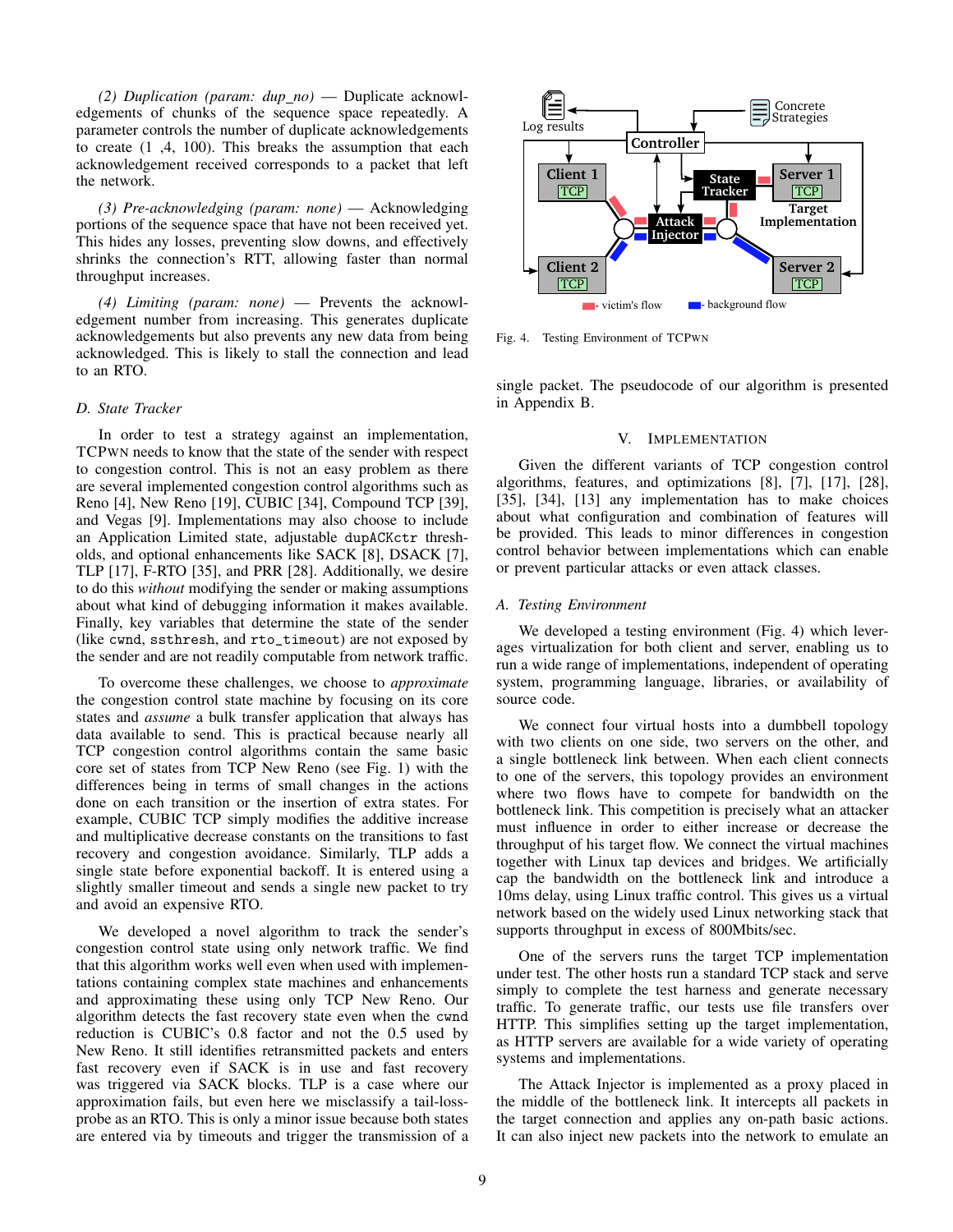off-path attacker. The proxy also measures connection length and amount of data transferred for attack detection and is implemented in C++.

The State Tracker component is also implemented as a proxy and is placed in our testing environment as near to the target sender as possible. This proxy observes the packets sent and received by the sender over small timeslices to automatically infer the current state of the sender's TCP congestion control state machine. This proxy is also implemented in C++.

This whole environment is controlled and coordinated by a Controller script that takes a concrete strategy from our strategy generator, orchestrates the virtual machines, applications, Attack Injector, and State Tracker components to test that strategy, collects the results, and returns them for analysis.

## *B. Attack Detection*

The goal of an attacker targeting congestion control is to impact throughput. We distinguish between four cases for a target connection that are the observable outcome of an attack:

- *Benign*: no attack occurs.
- *Faster*: the sender sends at a faster rate than it should; throughput is larger than the benign case; this corresponds to a sender bypassing congestion control to send faster.
- *Slower*: the sender is made to send at a slower rate than what the network conditions will allow, the throughput is smaller than a benign connection.
- *Stall*: the connection has stalled and will never complete; corresponds to the case where the attacker made the connection to stall.

Measuring the time it takes to transfer a file at the application layer is not sufficient because it does not allow us to distinguish between two cases: sending faster or connection stalled. Both appear, in some cases, as stalled because the TCP receiver has blocked reassembling data, while all data has already been sent. Thus, the first metric we use is the time it takes to transfer and acknowledge all data packets at the TCP level, referred to simply as  $Time$  below.

The time needed to transfer the data at the TCP level is not sufficient to accurately classify attacks because it does not capture the case when the connection stalls out part way through due to an attack and the file has actually not been transferred in its entirety. To detect this case, we use a second metric, the amount of data transferred in the connection at the TCP-level, referred to as SentData below.

We perform 20 tests transferring a file of size  $FilesSize$ without any attacks being injected to create baseline average and standard deviation values of TimeBenign and stddev. Then, using the Time and SentData metrics defined above, our detection works as follows:

```
if Time is > (TimeBenign + 2*stddev):
    Attack: Slower
else if Time is < (TimeBenign + 2*stddev):
    if SentData >= (0.8*FileSize):
        Attack: Faster
    else:
```
TABLE I. SUMMARY OF TCPWN RESULTS

| Implementation            | Attacker | Tested | Marked | <b>FP</b>    | Attacks |
|---------------------------|----------|--------|--------|--------------|---------|
| Ubuntu 16.10 (Linux 4.8)  | On-path  | 564    | 38     | $\mathbf{3}$ | 35      |
| Ubuntu 14.04 (Linux 3.13) | On-path  | 564    | 37     |              | 36      |
| Ubuntu 11.10 (Linux 3.0)  | On-path  | 564    | 16     | 6            | 10      |
| Debian 2 (Linux 2.0)      | On-path  | 564    | 3      | $\Omega$     | 3       |
| Windows 8.1               | On-path  | 564    | 9      |              | 8       |
| Ubuntu 16.10 (Linux 4.8)  | Off-path | 753    | 466    | 8            | 458     |
| Ubuntu 14.04 (Linux 3.13) | Off-path | 753    | 448    | 9            | 439     |
| Ubuntu 11.10 (Linux 3.0)  | Off-path | 753    | 564    | 10           | 554     |
| Debian 2 (Linux 2.0)      | Off-path | 753    | 425    | $\Omega$     | 425     |
| Windows 8.1               | Off-path | 753    | 471    | 3            | 468     |
| Total                     |          | 6585   | 2477   | 41           | 2436    |

Attack: Stall

else: Benign

## VI. RESULTS

We tested five different implementations of TCP in five operating systems: Ubuntu 16.10, Ubuntu 14.04, Ubuntu 11.10, Debian 2, and Windows 8.1. The tests were run on a hyperthreaded 20 core Intel® Xeon® 2.4GHz system with 125GB of RAM. We configured the bottleneck link to be 100Mbits/sec, with a 20ms RTT, and generated traffic for both the target and competing TCP connections with a 100MB HTTP file download for all implementations except Debian 2. Due to limitations with the virtualized NIC, Debian 2 was limited to 10Mbits/sec, so we also limited the bottleneck link to that same rate with a 20ms RTT while traffic generation used a 10MB file. We used the Apache webserver for Linux and IIS on Windows.

Testing each implementation took about 13 hours for the on-path testing and 21 hours for the off-path testing, using only 6 cores. Testing each strategy is independent and takes between 15 and 60 seconds. With 48 cores running eight testing environments (each needs 6 cores), the on-path testing could have been completed in 1.6 hours and the off-path testing in 2.6 hours.

Over all the tested systems, we tested 6,585 strategies and found 2,436 attacks, which we classified into 11 classes. 8 of these classes were previously unknown in the literature. We summarize the attacks in Tables I and II. For lack of space, below we discuss only the new attacks and we present the rest in Appendix C.

While this analysis was performed manually, we observe that it is amenable to automation. In our results, three classes of attacks—Optimistic Ack, Desync, and Ack Lost Data make up the majority of marked strategies. An automated classification of these three categories leaves only 281 (11%) strategies to manually examine.

## *A. On-path Attacks*

We only consider attacks resulting in increased throughput for some target connection to be of interest to this attacker. Our model-guided strategy generation produced 564 strategies based on the basic actions described in section IV-C. As shown in Table I, our system marked between 3 and 38 of these strategies (depending on implementation). A few of these marked attacks were false positives, due to the imprecision of testing with a real network and real implementations. In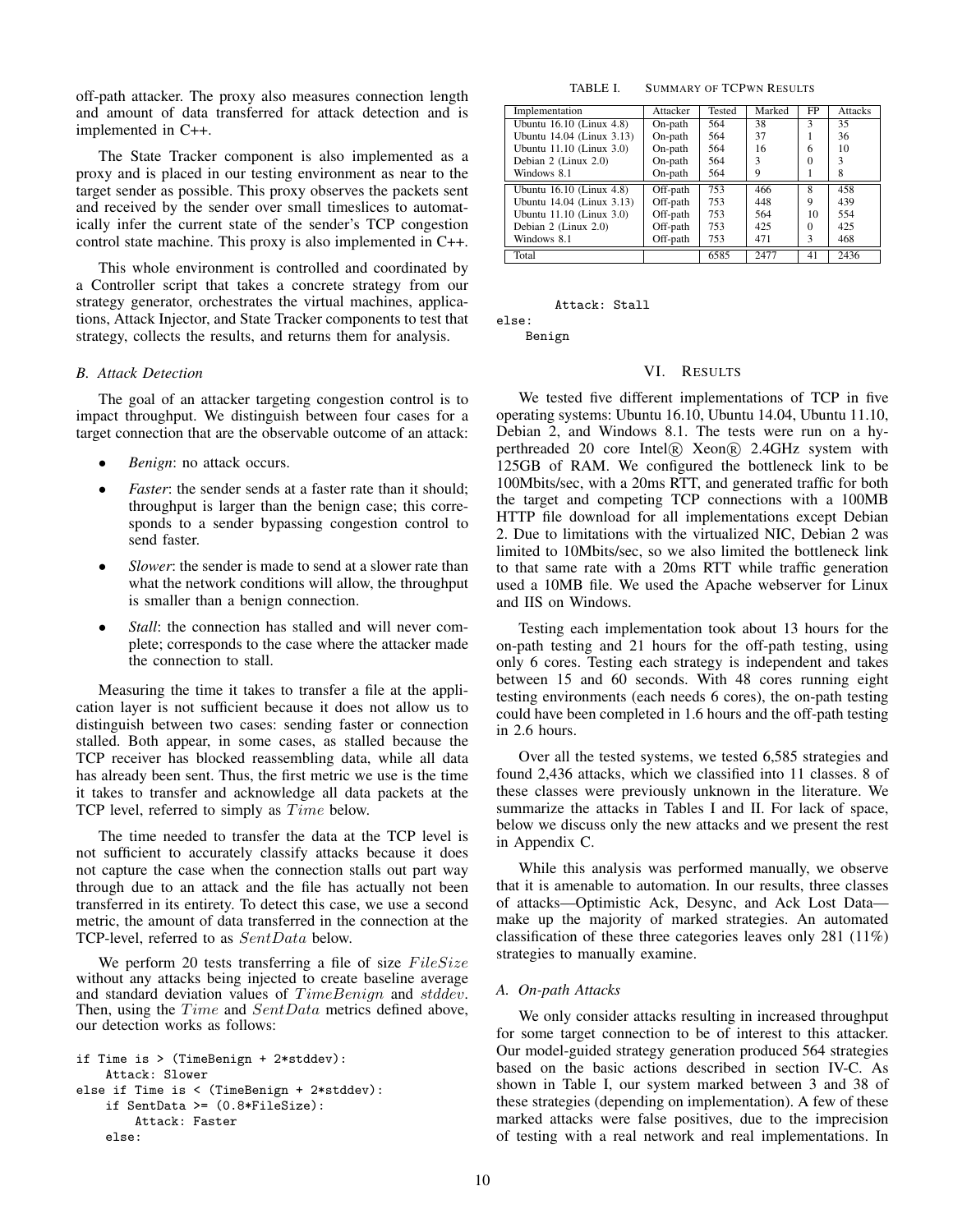TABLE II. CLASSES OF ATTACKS DISCOVERED BY TCPWN

| Num | Attack                  | Attacker | Description                                                  | Impact                      | Impl                              | New        |
|-----|-------------------------|----------|--------------------------------------------------------------|-----------------------------|-----------------------------------|------------|
|     | Optimistic Ack          | On-path  | Acking data that has not been received                       | <b>Increased Throughput</b> | <b>ALL</b>                        | No [37]    |
| 2   | On-path Repeated        | On-path  | Repeated cycle of Slow Start, RTO, Slow Start due to fixed   | Increased Throughput        | $U(buntu)16.10$ ,                 | Yes        |
|     | Slow Start              |          | ack number during Fast Recovery                              |                             | U11.10                            |            |
| 3   | <b>Amplified Bursts</b> | On-path  | Send acks in bursts, amplifying the bursty nature of TCP     | Increased Throughput        | U11.10                            | <b>Yes</b> |
| 4   | Desync Attack           | Off-path | Inject data to desynchronize sequence numbers and stall      | <b>Connection Stall</b>     | ALL                               | No [22]    |
|     |                         |          | connection                                                   |                             |                                   |            |
| 5   | Ack Storm Attack        | Off-path | Inject data into both sides of connection, creating ack loop | <b>Connection Stall</b>     | $D(ebian)2$ ,                     | No $[2]$   |
|     |                         |          |                                                              |                             | W(indown)8.1                      |            |
| 6   | Ack Lost Data           | Off-path | Acknowledge lost data during Fast Recovery or Slow Start     | <b>Connection Stall</b>     | AI.                               | Yes        |
|     | Slow Injected Acks      | Off-path | Inject acks for little data slowly during Congestion Avoid-  | Decreased Throughput        | U <sub>11.10</sub>                | Yes.       |
|     |                         |          | ance                                                         |                             |                                   |            |
| 8   | Sawtooth Ack            | Off-path | Send incrementing acks in Congestion Avoidance/Fast Re-      | Decreased Throughput        | U16.10.U14.04.                    | Yes        |
|     |                         |          | covery, but reset on entry                                   |                             | U11.10, W8.1                      |            |
| 9   | Dup Ack Injection       | Off-path | $Inject > = 3$ duplicate acks repeatedly                     | Decreased Throughput        | D <sub>2</sub> . W <sub>8.1</sub> | Yes        |
| 10  | Ack Amplification       | Off-path | Inject acks for lots of new data very rapidly during Conges- | <b>Increased Throughput</b> | U16.10, U14.04,                   | Yes        |
|     |                         |          | tion Avoidance or Slow Start                                 |                             | U11.10, W8.1                      |            |
| 11  | Off-path Repeated       | Off-path | Repeated cycle of Slow Start, RTO, Slow Start due to         | <b>Increased Throughput</b> | U11.10                            | Yes        |
|     | Slow Start              |          | increased duplicate ack threshold                            |                             |                                   |            |

particular, while our target connection typically incurs its first loss within 0.5 seconds of starting, due to competing with the background connection, in these false positive tests the first loss in the target connection does not occur until after at least 1.5 seconds. Since TCP continues to increase its sending rate until it gets a loss, this results in an unusually high sending rate. This longer time to loss is not attributable to any basic action applied, but is simply a result of variations in packet arrival and departure times, packet processing delays, operating system scheduling, and other random variations. The remaining marked strategies are real attacks against a TCP implementation. We identified between 3 and 36 of these, depending on the implementation. Through manual analysis, we grouped these into 3 classes (Table II), two of which are previously unknown in the literature.

On-path Repeated Slow Start (new). These attacks operate by repeatedly inducing an RTO followed by Slow Start. Thanks to Linux's choice to use a short RTO timer, the rapid increase in sending rate during Slow Start balances out the idle period needed to cause an RTO and in many tests actually provides a higher average sending rate. This is partly due to the significant impact this attack has on competing connections because of the repeated, rapid sending periods that end in a loss for both connections. These repeated losses cause the competing connection to slow down repeatedly. We found this attack class against both Ubuntu 11.10 and Ubuntu 16.10. For both versions, this behavior is best induced by preventing an increase of the cumulative acknowledgement in Fast Recovery, preventing recovery of losses and causing an RTO.

Amplified Bursts (new). This class of attack operates by collecting acknowledgement packets and then sending them together in a burst. This additional burstiness often causes more frequent losses in the competing connection which causes it to slow down and our target flow to increase its throughput. We found this attack class against Ubuntu 11.10 with a strategy that collected acknowledgement packets to send them in bursts during Congestion Avoidance and optimistically acknowledged data during Slow Start, increasing the size of cwnd. It is interesting to note that without our model-guided strategy generation we would have been extremely unlikely to find this attack. This is because delaying acknowledgements and sending them in bursts is only a good idea during Congestion Avoidance. During Slow Start, cwnd is small enough that there may not be enough acknowledgements in flight to make a single burst, leading to a connection stall. Similarly, in Fast Recovery, the sender needs to get acknowledgements as soon as possible so that it can recover from the loss and keep sending data. Delaying acknowledgements and collecting enough for a single burst tends to cause the connection to stall.

This attack bears significant resemblance to the Induced-Shrew Attack [25]. However, that attack seeks to manipulate a TCP connection to cause catastrophic throughput reduction on other competing connections while maintaining a minimal sending rate itself. Instead, the Amplified Burst attack focuses on increasing the throughput of our target connection.

# *B. Off-path Attacks*

An off-path attacker can observe network traffic but cannot directly modify such traffic. As a result, they are limited to injecting new (possibly spoofed) packets into the network. In addition to increasing throughput, possibly as part of a denial of service attack, an off-path attacker might be interested in decreasing the throughput or stalling some target connection.

Our model-guided strategy generation produced 753 strategies based on injecting spoofed packets. As shown in Table I, our system marked between 425 and 564 of these strategies (depending on implementation) as attacks. A few of these marked attacks turned out to be false positives. These are mostly cases where, due to imprecision from testing real implementations, the target connection does not see its first loss for an abnormally long time, leading to a higher sending rate than normal. We present a summary in Table II.

Ack Lost Data (new). This class of attacks contains a wide range of operations that cause lost data to be perceived as acknowledged at some point in the connection. This occurs when an attacker injects a spoofed acknowledgement packet acknowledging data above the current cumulative acknowledgement when the network is about to enter Fast Recovery. In this case, at least some of the lost data will be deemed acknowledged by the victim, causing that data to never be retransmitted. At this point, anything the sender retransmits or sends will not cause the receiver to increase the cumulative acknowledgement and the connection permanently stalls. We found a wide variety of strategies in this attack class against all implementations we tested.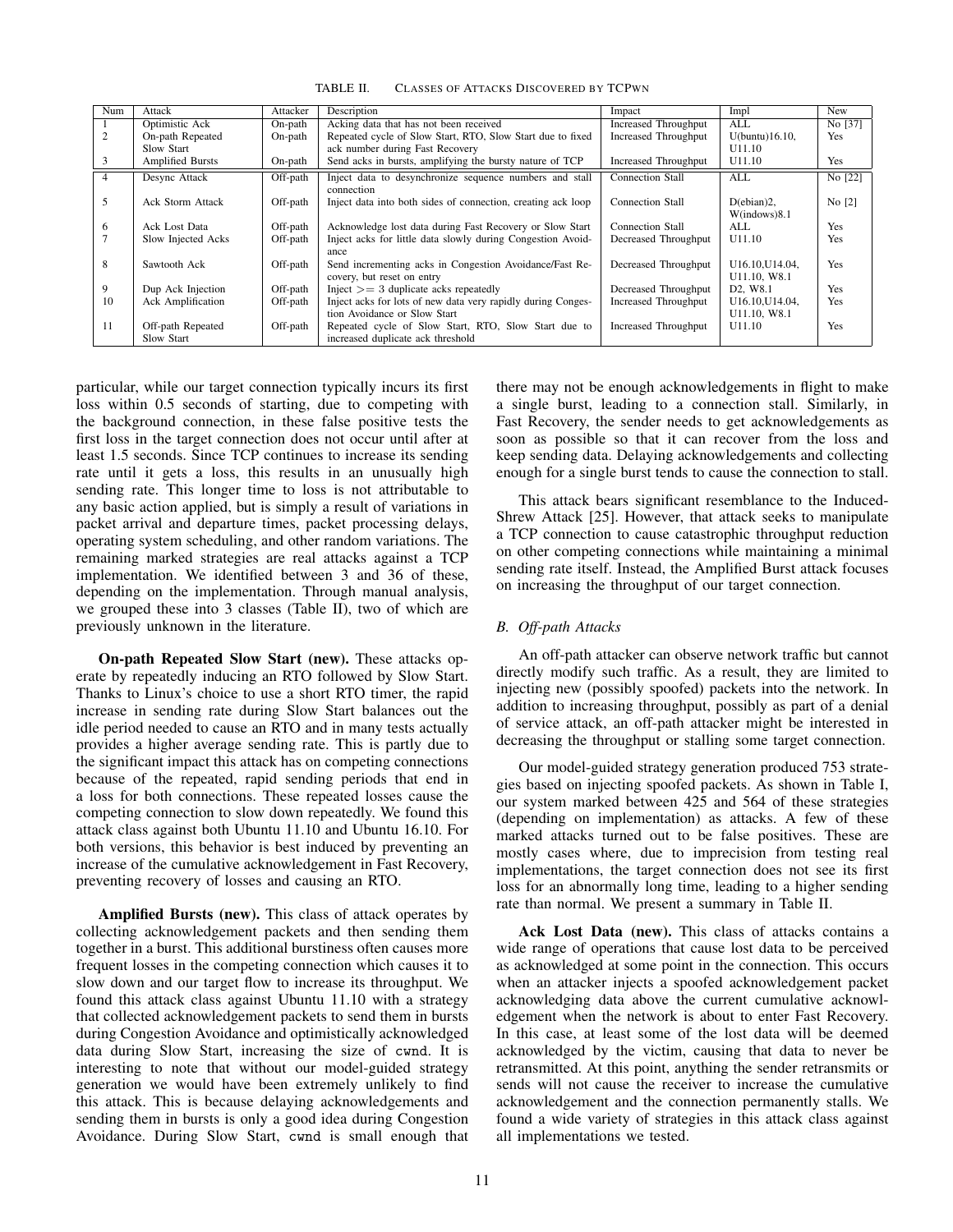Slow Injected Acks (new). These attacks operate by injecting spoofed acknowledgements that increase their acknowledgment number at a slow and constant rate. As these acknowledgement packets are injected, each one causes TCP to send a few packets–equivalent to the amount of data acknowledged– , due to TCP's self-clocking design. This essentially causes TCP to bypass congestion control and cwnd entirely and send at the rate at which the spoofed acknowledgements are acknowledging data:  $ack\_amount * injection\_frequency$ . This rate can be made much slower than TCP would otherwise achieve. Additionally, due to the spoofed acknowledgements, any real acknowledgements for data will be considered old and ignored. We found this class of attacks against Ubuntu 11.10.

Sawtooth Ack (new). These attacks also operate using spoofed acknowledgements that increase their acknowledgement number at a steady pace. However, these packets may acknowledge more data and occasionally reset their acknowledgment number to the true cumulative acknowledgement point. This starting over, typically at a state transition from Congestion Avoidance to Fast Recovery or back, results in a long string of spoofed acknowledgements with increasing acknowledgement numbers that eventually reaches the previous high acknowledgement, at which point the sender begins sending new data. This causes a very prominent sawtooth pattern in a time sequence graph of the connection. Due to the increasing number of acknowledgements that must be sent to reach the highest acknowledgement each time, the sending rate of a connection under this type of attack continuously decreases. We found this class of attacks against Ubuntu 16.10, Ubuntu 14.04, Ubuntu 11.10, and Windows 8.1 using a variety of strategies. In our tests, this attack usually resulted in approximately a 12x reduction in throughput. The attacker is required to expend approximately 40Kbps for this attack.

Dup Ack Injection (new). This class of attack operates by repeatedly injecting three or more spoofed duplicate acknowledgements into the target connection in hopes of spuriously triggering Fast Recovery and slowing the connection down. We have found this class of attack to be very effective against Windows 8.1 and Debian 2. Newer Linux versions are not vulnerable to this attack due the use of DSACK [7] to detect spurious retransmissions and a mechanism to dynamically adjust the duplicate acknowledgement threshold needed to trigger Fast Recovery [42]. In our tests, this attack often resulted in approximately a 12x reduction in throughput when using Windows 8.1 or Debian 2. The connection repeatedly enters Fast Recovery and needlessly retransmits significant data. The attacker needs only 40Kbps to launch this attack.

Ack Amplification (new). This class of attack operates similarly to Slow Injected Acks. Instead of sending spoofed acknowledgements with increasing sequence numbers slowly, the attacker sends them very quickly. Each one causes the sender to send a large burst of packets, effectively bypassing congestion control and cwnd completely. This effect is even more pronounced in Slow Start, where the sender can send two bytes for every one acknowledged. Additionally, since any losses are masked by the spoofed acknowledgements, TCP will never slow down. This results in a very powerful class of attack where an attacker can cause the target connection to consume all available bandwidth up to the network and/or sending system capacity by simply sending acknowledgements at around 40Kbps. In our tests, the competing connection was left starved for bandwidth, with throughput near zero, and often doing repeated RTOs for the duration of the attack. The low bandwidth required makes this ideal for a denial of service attack. We found a wide variety of strategies in this attack class against Ubuntu versions 16.10, 14.04, 11.10, and Windows 8.1.

Off-path Repeated Slow Start (new). This class of attacks is very similar to the On-path Repeated Slow Start attacks discussed previously. We found this attack in Ubuntu 11.10.

## VII. RELATED WORK

Attacks on congestion control. Previous work manually identified several attacks against TCP congestion control. First work in this area is [22] which identified the Desynchronization Attack which causes the sender and receiver to become desynchronized with respect to the location of the cumulative acknowledgement, resulting in a connection stall. Three attacks were shown in [37]: Optimistic Ack, Ack Division, and Dup Ack Spoofing. These attacks allow a malicious receiver or on-path attacker to increase the throughput of a target connection by modifying how it acknowledges data, either acknowledging more data than it should, acknowledging it in many little pieces, or repeatedly acknowledging the same data. Ack Division and Dup Ack Spoofing has since been widely mitigated by applying Appropriate Byte Counting [3] and similar implementation-level mitigations.

The work in [26] and [25] introduced two attacks which degrade TCP throughput along some target link while expending minimal bandwidth in an attempt to avoid detection.

A security analysis of TCP commissioned by the British Government [12] identified two additional attacks available to a blind attacker. These are the Blind Flooding Attack and Blind Throughput Reduction Attack. Both operate by sending spoofed acknowledgements which will cause the receiver to send a duplicate acknowledgment if the packet is out of the acceptable sequence window.

Finally, [2] identified the Ack Storm attack where the injection of data into a target connection prevents further data transfer and generates an infinite series of acknowledgements, as both parties respond to what they consider to be an invalid acknowledgement with an acknowledgement.

In contrast to these, TCPWN performs an automated analysis of TCP congestion control, based on a state machine description, to identify potential attacks and then automatically tests real implementations of TCP for possible attacks.

Automated vulnerability discovery in protocols. Prior work has looked at automatically finding vulnerabilities in network protocols by using fuzzing. While random fuzz testing [29] is often effective in finding interesting corner case errors, the probability of "hitting the jackpot" is low because it typically mutates the well-formed inputs and tests the program on the resulting inputs. To overcome this inherent problem of fuzzing, a set of works like SNOOZE [6], KiF [1], and SNAKE [21] leverage the protocol state machines to cover deeper and more relevant portions of the search space. They require the end users to provide the protocol specification (*e.g.*, message format, state machines) and various fault injection scenarios to discover vulnerabilities in stateful protocols. These tools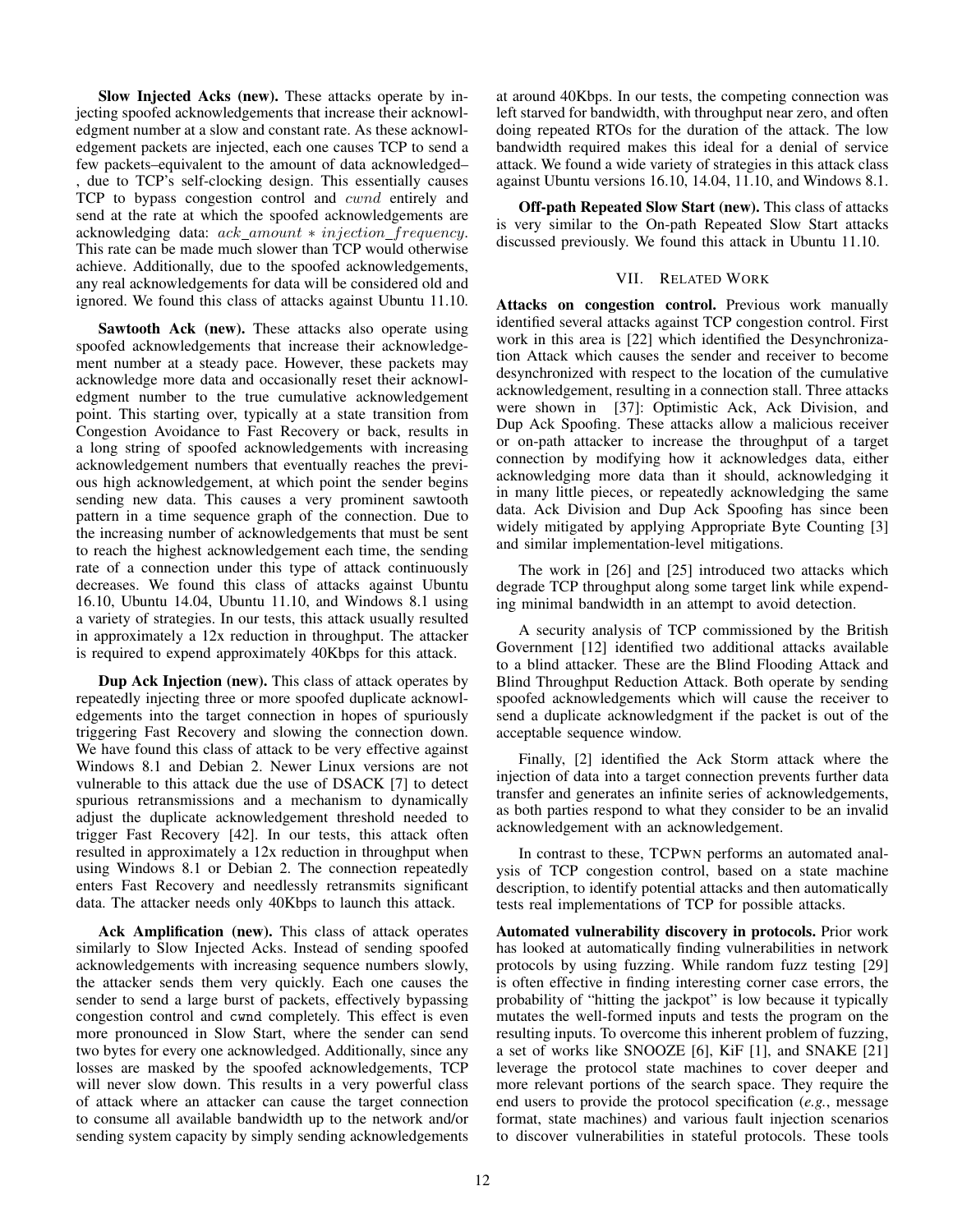primarily search for crashes or other fatal errors. In contrast, TCPWN aims to automatically discover attacks on the runtime performance of TCP congestion control by leveraging a modelguided search technique.

Several other research efforts [14], [24], [38], [36], [5] leverage program analysis, for example, symbolic execution, to find vulnerabilities in protocol implementations. MAX [24] focuses on two-party protocols to find performance attacks mounted by a compromised participant that can manipulate the victim's execution control flow. However, MAX relies on user specified information about a known vulnerability of the code to limit the search space during symbolic execution. In contrast, TCPWN relies on vulnerable actions common to the protocol state machine, not specific to a particular implementation. MACE [14] combines symbolic execution with concrete execution to infer the protocol state machine and use it as a search space map to allow deep exploration for bugs. While these state machines can represent the behavior of protocols with various message types (*e.g.*, RFB, SMB), they cannot capture the different aspects of TCP congestion control because the number of messages (*e.g.*, ACKs) plays a significant role in lieu of types. Therefore, TCPWN utilizes the congestion control state machine derived from the specifications to generate an effective, but reduced, set of test scenarios.

#### VIII. CONCLUSION

Today, the testing of congestion control and the discovery of attacks against it is mostly a manual process performed by protocol experts. We developed TCPWN, a system to automatically test real implementations of TCP by searching for attacks against their congestion control. TCPWN uses a model-guided attack generation strategy to generate abstract attack strategies which are then converted to concrete attack scenarios made up of message-based actions or packet injections. Finally, these concrete attack scenarios are applied in our testing environment, which leverages virtualization to run real implementations of TCP independent of operating system, programming language, or libraries. We evaluated 5 TCP implementations including both open- and closed- source systems, using TCPWN. We found 2,436 attack strategies which could be grouped into 11 classes, of which 8 are new.

#### ACKNOWLEDGMENT

This material is based in part upon work supported by the National Science Foundation under Grant Numbers CNS-1600266, CNS-1617728, and CNS-1409191. Any opinions, findings, and conclusions or recommendations expressed in this material are those of the authors and do not necessarily reflect the views of the National Science Foundation.

#### **REFERENCES**

- [1] H. Abdelnur, R. State, and O. Festor, "KiF: A stateful SIP fuzzer," in *International Conference on Principles, Systems and Applications of IP Telecommunications*, 2007, pp. 47–56.
- [2] R. Abramov and A. Herzberg, "TCP ack storm DoS attacks," in *IFIP International Information Security Conference*, 2011, pp. 29–40.
- [3] M. Allman, "TCP Congestion Control with Appropriate Byte Counting (ABC)," RFC 3465 (Experimental), 2003.
- [4] M. Allman, V. Paxson, and E. Blanton, "TCP congestion control," RFC 5681 (Draft Standard), 2009.
- [5] R. Banabic, G. Candea, and R. Guerraoui, "Finding trojan message vulnerabilities in distributed systems," in *International Conference on Architectural Support for Programming Languages and Operating Systems*, 2014, pp. 113–126.
- [6] G. Banks, M. Cova, V. Felmetsger, K. Almeroth, R. Kemmerer, and G. Vigna, "SNOOZE: Toward a stateful network protocol fuzzer," in *International Conference on Information Security*, 2006, pp. 343–358.
- [7] E. Blanton and M. Allman, "Using TCP Duplicate Selective Acknowledgement (DSACKs) and Stream Control Transmission Protocol (SCTP) Duplicate Transmission Sequence Numbers (TSNs) to Detect Spurious Retransmissions," RFC 3708 (Experimental), 2004.
- [8] E. Blanton, M. Allman, L. Wang, I. Jarvinen, M. Kojo, and Y. Nishida, "A Conservative Loss Recovery Algorithm Based on Selective Acknowledgment (SACK) for TCP," RFC 6675 (Proposed Standard), 2012.
- [9] L. S. Brakmo, S. W. O'Malley, and L. L. Peterson, "TCP vegas: New techniques for congestion detection and avoidance," in *Conference on Communications Architectures, Protocols and Applications*, 1994.
- [10] Y. Cao, Z. Qian, Z. Wang, T. Dao, S. V. Krishnamurthy, and L. M. Marvel, "Off-path TCP exploits: Global rate limit considered dangerous," in *USENIX Security Symposium*, 2016, pp. 209–225.
- [11] N. Cardwell, Y. Cheng, C. S. Gunn, S. H. Yeganeh, and V. Jacobson, "BBR: Congestion-based congestion control," *ACM Queue*, vol. 14, September-October, pp. 20 – 53, 2016.
- [12] Centre for the Protection of National Infrastructure, "Security assessment of the transmission control protocol," Centre for the Protection of National Infrastructure, Tech. Rep. CPNI Technical Note 3/2009, 2009.
- [13] Y. Cheng, N. Cardwell, and N. Dukkipati, "RACK: a time-based fast loss detection algorithm for TCP," draft-ietf-tcpm-rack-01.txt, 2016.
- [14] C. Cho, D. Babic, P. Poosankam, K. Chen, E. Wu, and D. Song, "MACE: Model-inference-assisted concolic exploration for protocol and vulnerability discovery," in *USENIX Conference on Security*, 2011.
- [15] J. Chu, N. Dukkipati, Y. Cheng, and M. Mathis, "Increasing TCP's Initial Window," RFC 6928 (Experimental), 2013.
- [16] J. de Ruiter and E. Poll, "Protocol state fuzzing of TLS implementations," in *USENIX Security Symposium*, 2015.
- [17] N. Dukkipati, N. Cardwell, and Y. Cheng, "Tail Loss Probe (TLP): An Algorithm for Fast Recovery of Tail Losses," draft-dukkipati-tcpm-tcploss-probe-01.txt, 2013.
- [18] Y. Gilad and A. Herzberg, "Off-path attacking the web," in *WOOT*, 2012, pp. 41–52.
- [19] T. Henderson, S. Floyd, A. Gurtov, and Y. Nishida, "The NewReno modification to TCP's fast recovery algorithm," RFC 6582 (Proposed Standard), 2012.
- [20] V. Jacobson, "Congestion avoidance and control," *ACM SIGCOMM Computer Communication Review*, vol. 18, no. 4, pp. 314–329, 1988.
- [21] S. Jero, H. Lee, and C. Nita-Rotaru, "Leveraging State Information for Automated Attack Discovery in Transport Protocol Implementations," in *IEEE/IFIP International Conference on Dependable Systems and Networks*, 2015.
- [22] L. Joncheray, "A simple active attack against TCP," in *USENIX Security Symposium*, 1995.
- [23] S. Kent and K. Seo, "Security Architecture for the Internet Protocol," RFC 4301 (Proposed Standard), 2005.
- [24] N. Kothari, R. Mahajan, T. Millstein, R. Govindan, and M. Musuvathi, "Finding Protocol Manipulation Attacks," *ACM SIGCOMM Computer Communication Review*, vol. 41, no. 4, 2011.
- [25] V. A. Kumar, P. S. Jayalekshmy, G. K. Patra, and R. P. Thangavelu, "On remote exploitation of TCP sender for low-rate flooding denialof-service attack," *IEEE Communications Letters*, vol. 13, no. 1, pp. 46–48, 2009.
- [26] A. Kuzmanovic and E. Knightly, "Low-rate TCP-targeted denial of service attacks and counter strategies," *IEEE/ACM Transactions on Networking*, vol. 14, no. 4, pp. 683–696, 2006.
- [27] H. Lee, J. Seibert, E. Hoque, C. Killian, and C. Nita-Rotaru, "Turret: A platform for automated attack finding in unmodified distributed system implementations," in *International Conference on Distributed Computing Systems*, 2014, pp. 660–669.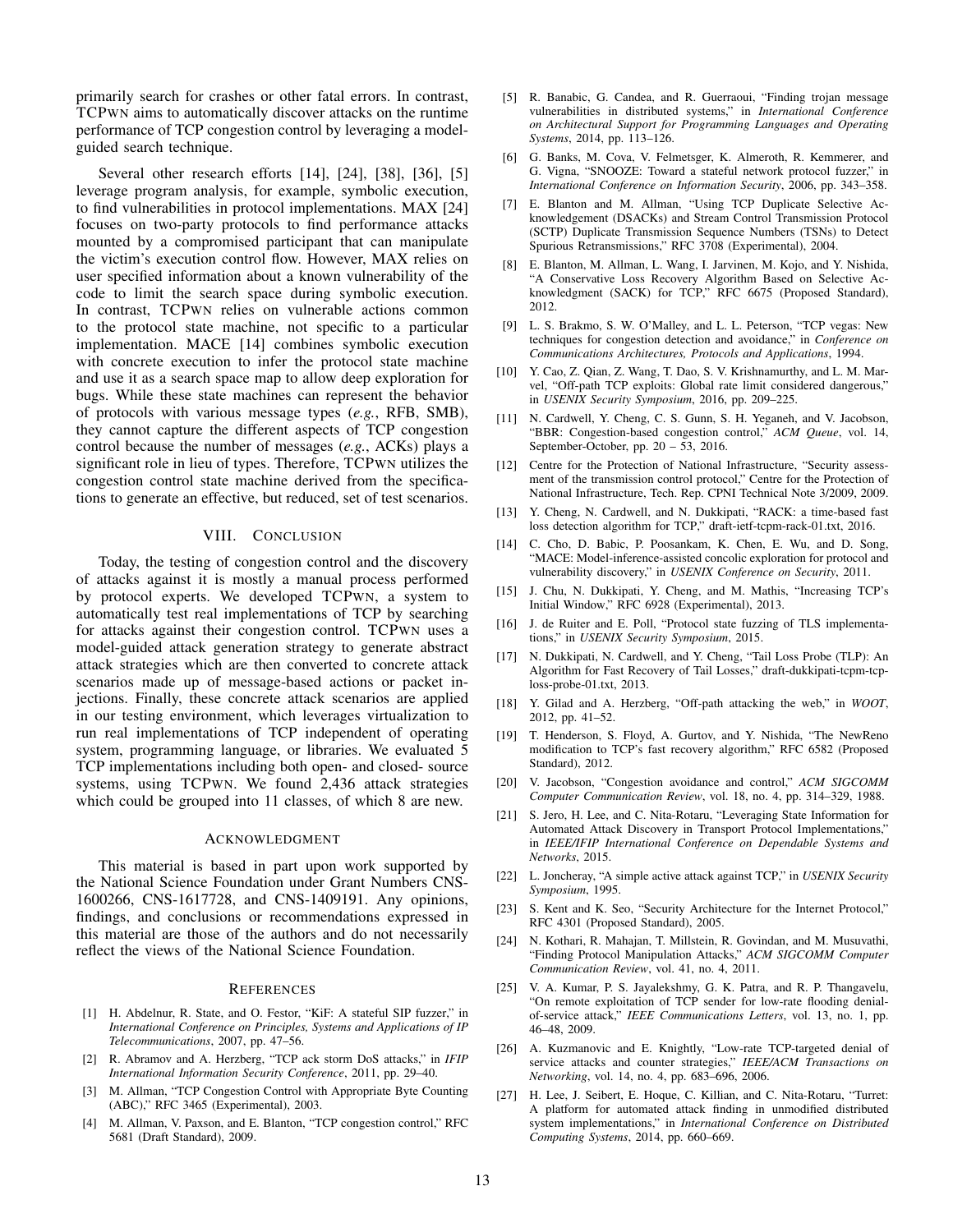- [28] M. Mathis, N. Dukkipati, and Y. Cheng, "Proportional Rate Reduction for TCP," RFC 6937 (Experimental), 2013.
- [29] B. Miller, L. Fredriksen, and B. So, "An empirical study of the reliability of unix utilities," *Communications of the ACM*, vol. 33, no. 12, 1990.
- [30] G. Nelson and D. Oppen, "Fast decision procedures based on congruence closure," *J. ACM*, vol. 27, no. 2, pp. 356–364, 1980.
- [31] J. Postel, "Transmission control protocol," RFC 793 (Standard), 1981.
- [32] Z. Qian and Z. M. Mao, "Off-path TCP sequence number inference attack - how firewall middleboxes reduce security," in *IEEE Symposium on Security and Privacy*, 2012, pp. 347–361.
- [33] Z. Qian, Z. M. Mao, and Y. Xie, "Collaborative TCP sequence number inference attack: how to crack sequence number under a second," in *ACM Conference on Computer and Communications Security*, 2012.
- [34] I. Rhee, L. Xu, S. Ha, A. Zimmermann, L. Eggert, and R. Scheffenegger, "CUBIC for Fast Long-Distance Networks," draft-ietf-tcpm-cubic-02.txt, 2016.
- [35] P. Sarolahti, M. Kojo, K. Yamamoto, and M. Hata, "Forward RTO-Recovery (F-RTO): An Algorithm for Detecting Spurious Retransmission Timeouts with TCP," RFC 5682 (Proposed Standard), 2009.
- [36] R. Sasnauskas, O. Landsiedel, M. Alizai, C. Weise, S. Kowalewski, and K. Wehrle, "KleeNet: Discovering insidious interaction bugs in wireless sensor networks before deployment," in *IEEE International Conference on Information Processing in Sensor Networks*, 2010, pp. 186–196.
- [37] S. Savage, N. Cardwell, D. Wetherall, and T. Anderson, "TCP congestion control with a misbehaving receiver," *ACM SIGCOMM Computer Communication Review*, vol. 29, no. 5, 1999.
- [38] J. Song, C. Cadar, and P. Pietzuch, "SymbexNet: Testing Network Protocol Implementations with Symbolic Execution and Rule-Based Specifications," *IEEE Transactions on Software Engineering*, vol. 40, no. 7, pp. 695–709, 2014.
- [39] M. Sridharan, K. Tan, D. Bansal, and D. Thaler, "Compound TCP: A New TCP Congestion Control for High-Speed and Long Distance Networks," draft-sridharan-tcpm-ctcp-02.txt, 2009.
- [40] R. Stewart, S. Long, D. Gallatin, A. Gutarin, and E. Livengood, "The netflix tech blog: Protecting netflix viewing privacy at scale," 2016. [Online]. Available: http://techblog.netflix.com/2016/08/ protecting-netflix-viewing-privacy-at.html
- [41] A. Studer and A. Perrig, "The coremelt attack," in *European Symposium on Research in Computer Security*, 2009, pp. 37–52.
- [42] The Linux Kernel Community, "/proc/sys/net/ipv4/\* variables," 2017. [Online]. Available: https://www.kernel.org/doc/Documentation/ networking/ip-sysctl.txt
- [43] M. Utting and B. Legeard, *Practical model-based testing: a tools approach*. Morgan Kaufmann, 2010.

# APPENDIX A TCP ACKNOWLEDGEMENTS

All TCP packets contain a single, common header. (shown in Fig. 5). This header contains source and destination ports, a sequence number, an acknowledgment number, a set of control bits, a checksum, and options. One of the control bits is the ACK bit, which indicates whether the acknowledgment number included in the header is meaningful. After the initial TCP handshake, all packets set this bit and include the current TCP acknowledgement number. Hence, all TCP packets include acknowledgement information and may acknowledge new data or indicate duplicate acknowledgements.

In most TCP connections, only one side of the connection is sending data at any given time. In order to provide feedback to the sender, TCP requires that receivers that are quiescent, that is, not currently sending data themselves, must periodically send an empty TCP packet to supply the sender with a current acknowledgement. These empty TCP packets are simply TCP packets with no data and are usually called pure acknowlegements, or simply *acknowledgements*. We focus on



Fig. 5. TCP Header fields. Each tick represents a bit position. [31]

these acknowledgement packets in this work because connections where both hosts are sending simultaneously are rare. However, our attacks are equally applicable in such scenarios and would usually be launched by injecting additional pure acknowledgement packets into the connection.

# APPENDIX B STATE TRACKING ALGORITHM

Our attack injector uses the state information supplied by the state tracking algorithm to apply the basic actions corresponding to the current congestion control state during testing. Our state tracking algorithm observes the network traffic from a TCP sender in order to track its current congestion control state. We approximate the exact congestion control algorithm in use by the sender and consider it to be New Reno for the purposes of state tracking.

The core idea of our algorithm is to take a small (sub-RTT) time slice and observe the packets received and sent by an implementation. If about twice as many bytes of data have been sent as acknowledged, the state is inferred to be Slow Start and the sending rate is increasing exponentially. If about an equal number of bytes have been sent and acknowledged, the state is inferred to be Congestion Avoidance since the sender is maintaining a steady sending rate. If fewer bytes have been sent than acknowledged or there are retransmitted packets, the state is inferred to be Fast Recovery, and if no packets are received and only a few packets are sent, then an RTO event was observed and the sender is in state Exponential Backoff.

Our algorithm uses two timers, the first fires every sub\_rtt seconds and the second fires max\_burst\_gap seconds after each packet unless reset. This first timer handles the case where TCP is operating at high speed and has packets in flight constantly while the second handles the case where TCP has not yet reached peak efficiency and is sending packets in bursts and then waiting for their acknowledgements before sending more. We experimentally set sub\_rtt to 10ms and max\_burst\_gap to 5ms based on a network RTT of 20ms.

Whenever either of these timers expires, the algorithm determines whether TCP is sending data smoothly or in bursts. If TCP is sending data in bursts and it has been less than max\_burst\_gap seconds since the last packet, this timer expiration, is ignored. Otherwise, the state inference is updated. If the most recent packet was a SYN, FIN, or Reset, then the connection state is INIT or END. Otherwise, we compute the ratio of sent to acknowledged data and the space between the two most recent packets, and use this information to determine what state the sender is in based on the intuition presented above. We then reset our data sent and data acknowledged